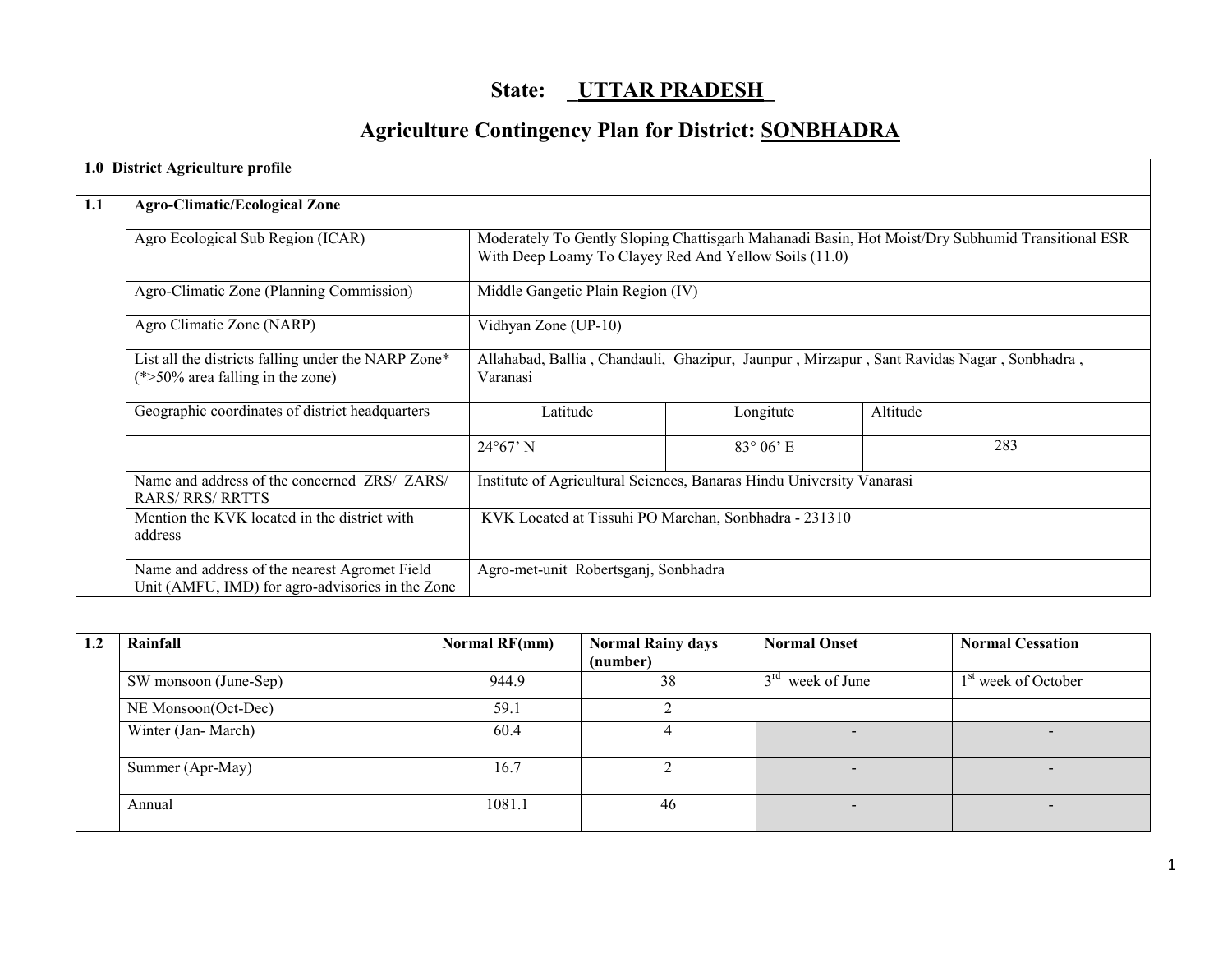| 1.3 | Land use<br>pattern of the<br>district | Geographical<br>Area | Cultivable<br>area | Forest<br>area | Land under<br>non-<br>agricultural<br>use | Permanent<br>pastures | Cultivable<br>wasteland | ∟and<br>under<br>Misc. tree<br>crops and<br>groves | Barren and<br>uncultivable<br>land | ∪urrent<br>fallows | Other<br>fallows |
|-----|----------------------------------------|----------------------|--------------------|----------------|-------------------------------------------|-----------------------|-------------------------|----------------------------------------------------|------------------------------------|--------------------|------------------|
|     | Area $('000 ha)$<br>$(2007 - 08)$      | 680.961              | 138.815            | 333.009        | 50.458                                    | 0.242                 | 11.384                  | 55.951                                             | 10.907                             | 64.337             | 15.858           |

| 1.4 | <b>Major Soils</b> | Area ('000 ha)           | Percent (%) of total geographical area |
|-----|--------------------|--------------------------|----------------------------------------|
|     |                    |                          |                                        |
|     | <b>Black Soil</b>  |                          |                                        |
|     | Sandy Loam         |                          |                                        |
|     | Red Lateritic Soil | $\overline{\phantom{a}}$ |                                        |
|     | Red Soil           |                          |                                        |

Data source: Soil Resource Maps of NBSS & LUP

| 1.5 | <b>Agricultural land use</b> | Area $('000 ha)$ | Cropping intensity $\%$ |
|-----|------------------------------|------------------|-------------------------|
|     | Net sown area                | 38.815           | 126                     |
|     | Area sown more than once     | 36.816           |                         |
|     | Gross cropped area           | 175.631          |                         |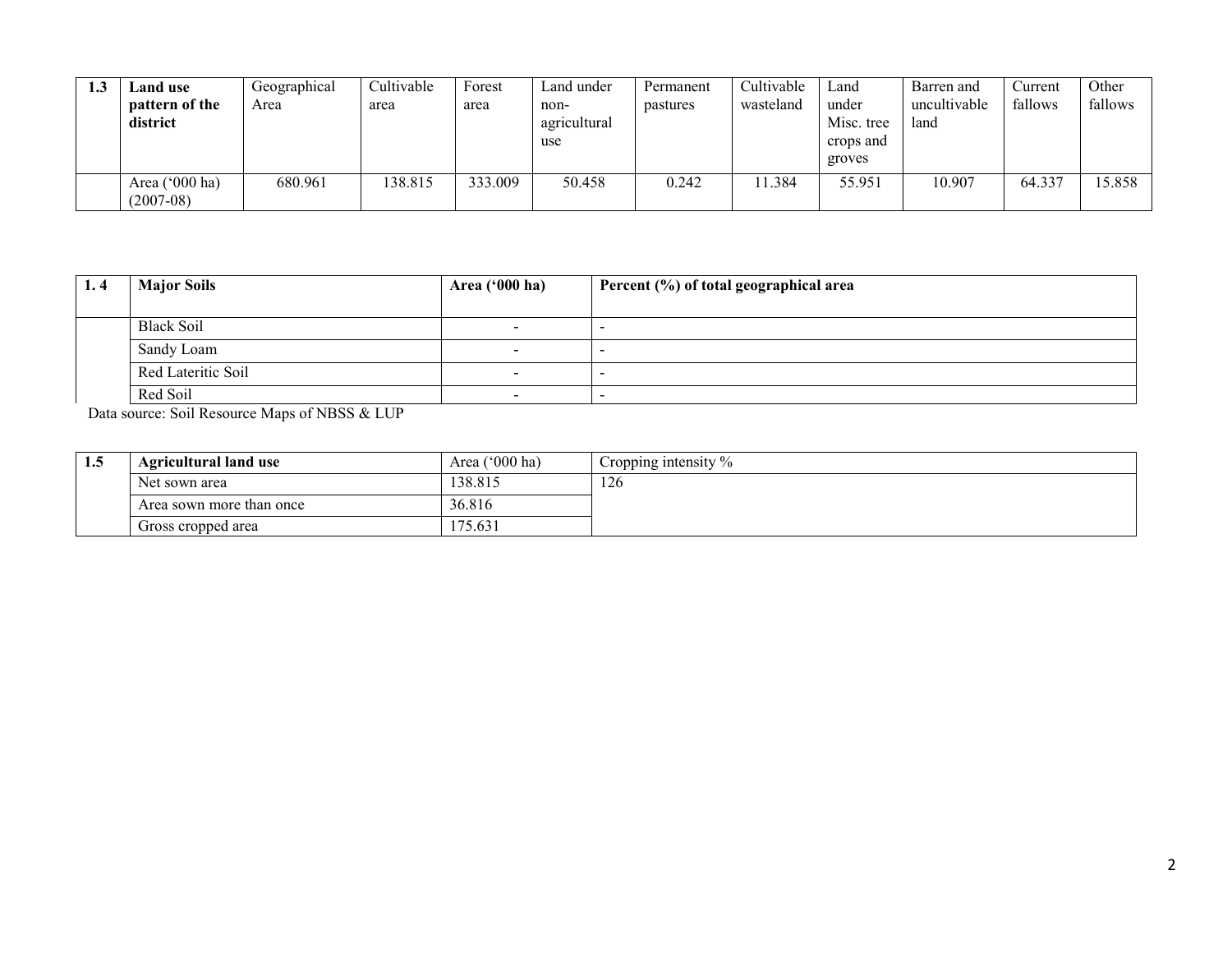| 1.6 | Irrigation                                                                                            | Area ('000 ha)                                 |                           |                                    |  |  |  |  |  |
|-----|-------------------------------------------------------------------------------------------------------|------------------------------------------------|---------------------------|------------------------------------|--|--|--|--|--|
|     | Net irrigated area                                                                                    | 27.983                                         |                           |                                    |  |  |  |  |  |
|     | Gross irrigated area                                                                                  | 33.229                                         |                           |                                    |  |  |  |  |  |
|     | Rainfed area                                                                                          | 110.832                                        |                           |                                    |  |  |  |  |  |
|     | <b>Sources of Irrigation</b>                                                                          | <b>Number</b>                                  | Area ('000 ha)            | Percentage of total irrigated area |  |  |  |  |  |
|     | Canals                                                                                                | 511                                            | 25.025                    | 89.43                              |  |  |  |  |  |
|     | Tanks                                                                                                 | $\blacksquare$                                 | 0.560                     | 2.00                               |  |  |  |  |  |
|     | Open wells                                                                                            | 9245                                           | 1.892                     | 6.76                               |  |  |  |  |  |
|     | Bore wells                                                                                            | 97                                             | Govt $0.0 +$ Pvt. $0.100$ | 0.36                               |  |  |  |  |  |
|     | Lift irrigation schemes                                                                               |                                                |                           | $\boldsymbol{0}$                   |  |  |  |  |  |
|     | Micro-irrigation                                                                                      |                                                |                           |                                    |  |  |  |  |  |
|     | Other sources (please specify)                                                                        | 309                                            | 0.406                     | 1.45                               |  |  |  |  |  |
|     | <b>Total Irrigated Area</b>                                                                           |                                                | 27.983                    |                                    |  |  |  |  |  |
|     | Pump sets                                                                                             |                                                |                           |                                    |  |  |  |  |  |
|     | No. of Tractors                                                                                       |                                                |                           |                                    |  |  |  |  |  |
|     | Groundwater availability and use* (Data<br>source: State/Central Ground water<br>Department /Board)   | No. of blocks/<br><b>Tehsils</b><br>(8 Blocks) | $(\% )$ area              | <b>Quality of water</b>            |  |  |  |  |  |
|     | Over exploited                                                                                        |                                                |                           |                                    |  |  |  |  |  |
|     | Critical                                                                                              |                                                |                           |                                    |  |  |  |  |  |
|     | Semi-critical                                                                                         | $1/12$ (Rajgarh)                               |                           |                                    |  |  |  |  |  |
|     | Safe                                                                                                  | 11/12                                          |                           |                                    |  |  |  |  |  |
|     | Wastewater availability and use                                                                       | 1032 MCM/YR                                    |                           |                                    |  |  |  |  |  |
|     | Ground water quality                                                                                  | Safe                                           |                           | Safe                               |  |  |  |  |  |
|     | *over-exploited: groundwater utilization > 100%; critical: 90-100%; semi-critical: 70-90%; safe: <70% |                                                |                           |                                    |  |  |  |  |  |

### 1.7 Area under major field crops & horticulture (Year: 2007-08)

| <b>Major field crops</b> | Area ('000 ha)   |         |              |                  |                          |                 |               |                    |
|--------------------------|------------------|---------|--------------|------------------|--------------------------|-----------------|---------------|--------------------|
| cultivated               | <b>Kharif</b>    |         |              | Rabi             |                          |                 |               |                    |
|                          | <b>Irrigated</b> | Rainfed | <b>Total</b> | <b>Irrigated</b> | Rainfed                  | <b>Total</b>    | <b>Summer</b> | <b>Grand</b> total |
| Rice                     | 9.515            | 21.376  | 30.891       | $\,$             | $\overline{\phantom{a}}$ | $\qquad \qquad$ | $\sim$        | 30.891             |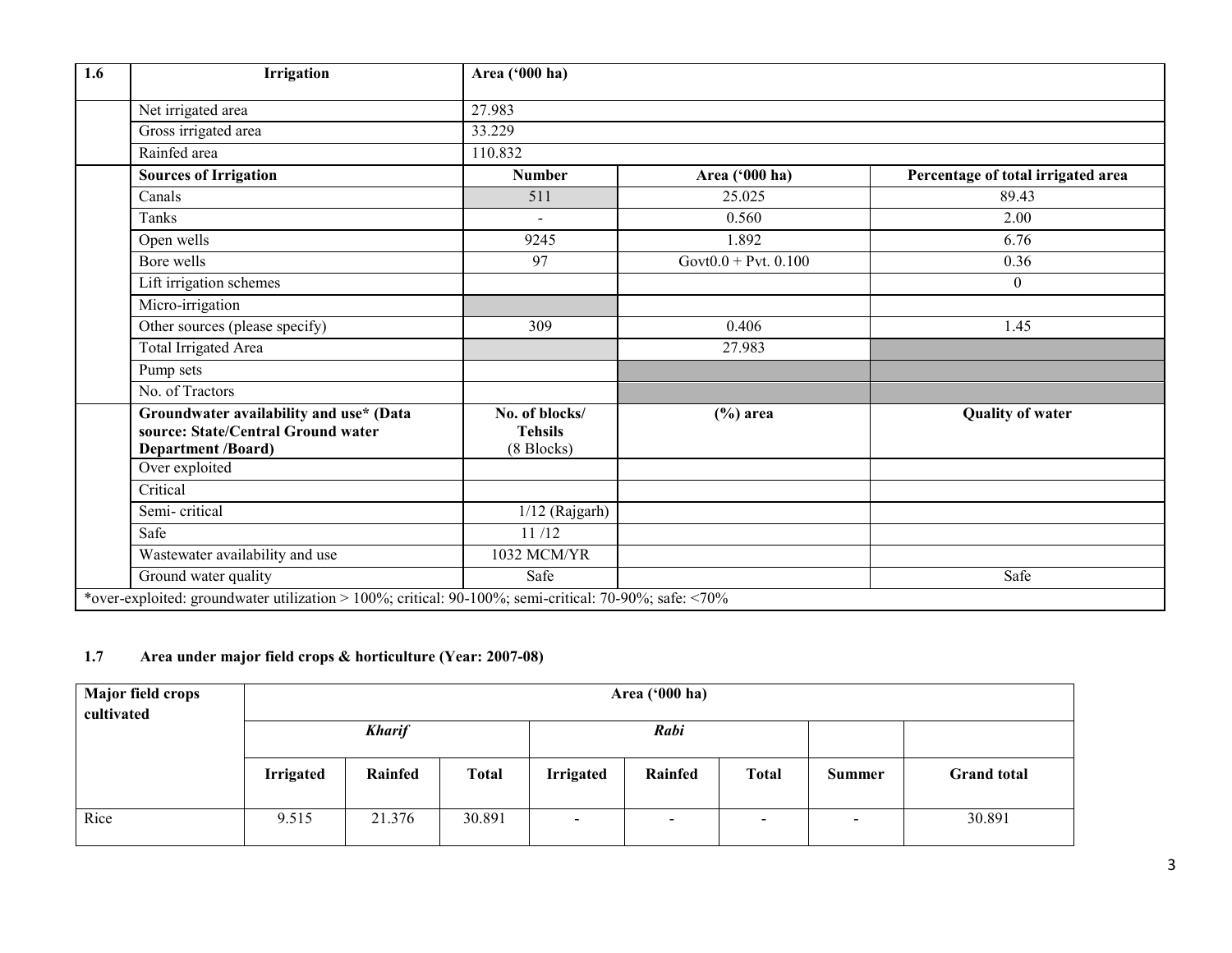| Maize     | $\overline{\phantom{a}}$ | 15.028                   | 15.028                   | $\overline{\phantom{0}}$ |        | $\equiv$                 | 0.124                    | 15.152 |
|-----------|--------------------------|--------------------------|--------------------------|--------------------------|--------|--------------------------|--------------------------|--------|
| Pigeonpea | $\overline{\phantom{a}}$ | 11.717                   | 11.717                   | $\overline{\phantom{0}}$ |        | $\overline{\phantom{0}}$ | $\overline{\phantom{a}}$ | 11.717 |
| Wheat     | $\overline{\phantom{a}}$ | $\qquad \qquad$          | $\overline{\phantom{a}}$ | 21.532                   | 28.583 | 50.115                   | $\overline{\phantom{0}}$ | 50.115 |
| Chickpea  | $\overline{\phantom{a}}$ | $\qquad \qquad$          | $\overline{\phantom{a}}$ | 0.049                    | 11.124 | 11.173                   | $\overline{\phantom{a}}$ | 11.173 |
| Barley    | $\overline{\phantom{0}}$ | $\overline{\phantom{0}}$ | $\overline{\phantom{a}}$ | 0.080                    | 10.595 | 10.675                   | -                        | 10.675 |
| Lentil    | $\overline{\phantom{a}}$ | $\overline{\phantom{0}}$ | $\overline{\phantom{0}}$ | 0.0                      | 9.346  | 9.346                    | $\overline{\phantom{0}}$ | 9.346  |

| Horticulture crops-<br><b>Fruits</b> |                | Area ('000 ha)           |                          |
|--------------------------------------|----------------|--------------------------|--------------------------|
|                                      | <b>Total</b>   | <b>Irrigated</b>         | Rainfed                  |
| Mango                                | 0.230          | $\blacksquare$           | $\overline{\phantom{a}}$ |
| Guava                                | 0.320          | $\blacksquare$           | $\blacksquare$           |
| Horticulture crops -<br>Vegetables   |                |                          |                          |
| Potato                               | 1.100          | 1.100                    | $\blacksquare$           |
| Vegetable Pea                        | 0.680          | 0.680                    |                          |
| Onion                                | 0.511          | 0.505                    | 0.006                    |
| Tomato                               | 0.630          | $\blacksquare$           | 0.630                    |
| Cauliflower                          | 0.320          | 0.320                    |                          |
| Okra                                 | 0.430          | $\blacksquare$           | 0.430                    |
| Medicinal and<br>Aromatic crops      | $\blacksquare$ | $\overline{\phantom{a}}$ | $\blacksquare$           |
| Plantation crops                     | $\blacksquare$ | $\blacksquare$           | $\blacksquare$           |
| Fodder crops                         | $\blacksquare$ | $\blacksquare$           | $\blacksquare$           |
| Total fodder crop                    | 0.299          | 0.258                    | 0.041                    |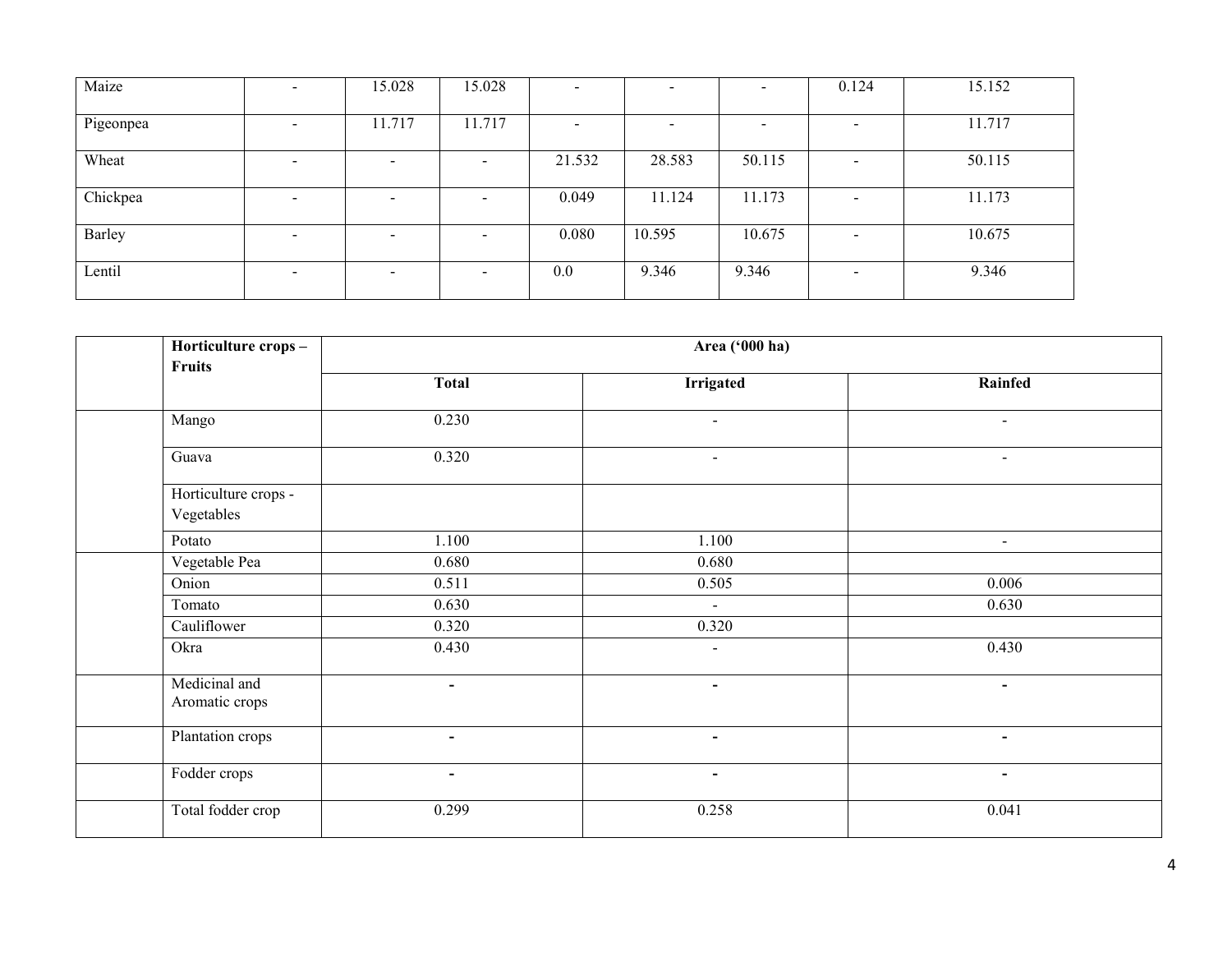| Grazing land     |  |  |
|------------------|--|--|
| Sericulture etc  |  |  |
| Others (specify) |  |  |

| 1.8  | Livestock (Year 2003)                                                               |                        | <b>Male ('000)</b> | Female ('000)      |                                          | $M+F$<br><b>Below three</b><br>year |                                                        | <b>Total ('000)</b>               |
|------|-------------------------------------------------------------------------------------|------------------------|--------------------|--------------------|------------------------------------------|-------------------------------------|--------------------------------------------------------|-----------------------------------|
|      | Non descriptive Cattle (local low yielding)                                         |                        | 202.778            | 164.889            |                                          | 180.829                             |                                                        | 548.496                           |
|      | Improved cattle                                                                     |                        |                    |                    |                                          |                                     |                                                        |                                   |
|      | Crossbred cattle                                                                    |                        | 0.141              | 2.726              |                                          | 1.763                               | 4.630                                                  |                                   |
|      | Non descriptive Buffaloes (local low yielding)<br><b>Descript Buffaloes</b><br>Goat |                        | 6.024              | 71.283             |                                          | 70.720                              |                                                        | 148.027                           |
|      |                                                                                     |                        | 6.024              | 71.283             |                                          | 70.720                              |                                                        | 148.027                           |
|      |                                                                                     |                        |                    |                    |                                          |                                     |                                                        | 242.407                           |
|      | Sheep                                                                               |                        |                    |                    |                                          |                                     |                                                        | 31.371                            |
|      | Others (Camel, Pig, Yak etc.)                                                       |                        |                    |                    |                                          |                                     |                                                        | 994.648                           |
|      | Commercial dairy farms (Number)                                                     |                        |                    |                    |                                          |                                     |                                                        |                                   |
| 1.9  | <b>Poultry</b>                                                                      |                        | No. of farms       |                    |                                          |                                     | Total No. of birds ('000)                              |                                   |
|      | Commercial                                                                          |                        |                    |                    | 601.160                                  |                                     |                                                        |                                   |
|      | Backyard                                                                            |                        |                    |                    |                                          | 12.297                              |                                                        |                                   |
| 1.10 | Fisheries (Data source: Chief Planning Officer)                                     |                        |                    |                    |                                          |                                     |                                                        |                                   |
|      | A. Capture                                                                          |                        |                    |                    |                                          |                                     |                                                        |                                   |
|      | i) Marine (Data Source:<br><b>Fisheries Department)</b>                             | No. of fishermen       | <b>Boats</b>       |                    |                                          | <b>Nets</b>                         |                                                        | <b>Storage</b><br>facilities (Ice |
|      |                                                                                     |                        | Mechanized         | Non-<br>mechanized | Mechanized<br>(Trawl nets,<br>Gill nets) |                                     | Non-mechanized (Shore<br>Seines, Stake & trap<br>nets) | plants etc.)                      |
|      | ii) Inland (Data Source: Fisheries<br>Department)                                   | No. Farmer owned ponds |                    |                    | <b>No. of Reservoirs</b>                 |                                     | No. of village tanks                                   |                                   |
|      |                                                                                     | Govt.                  |                    |                    | 07                                       |                                     |                                                        |                                   |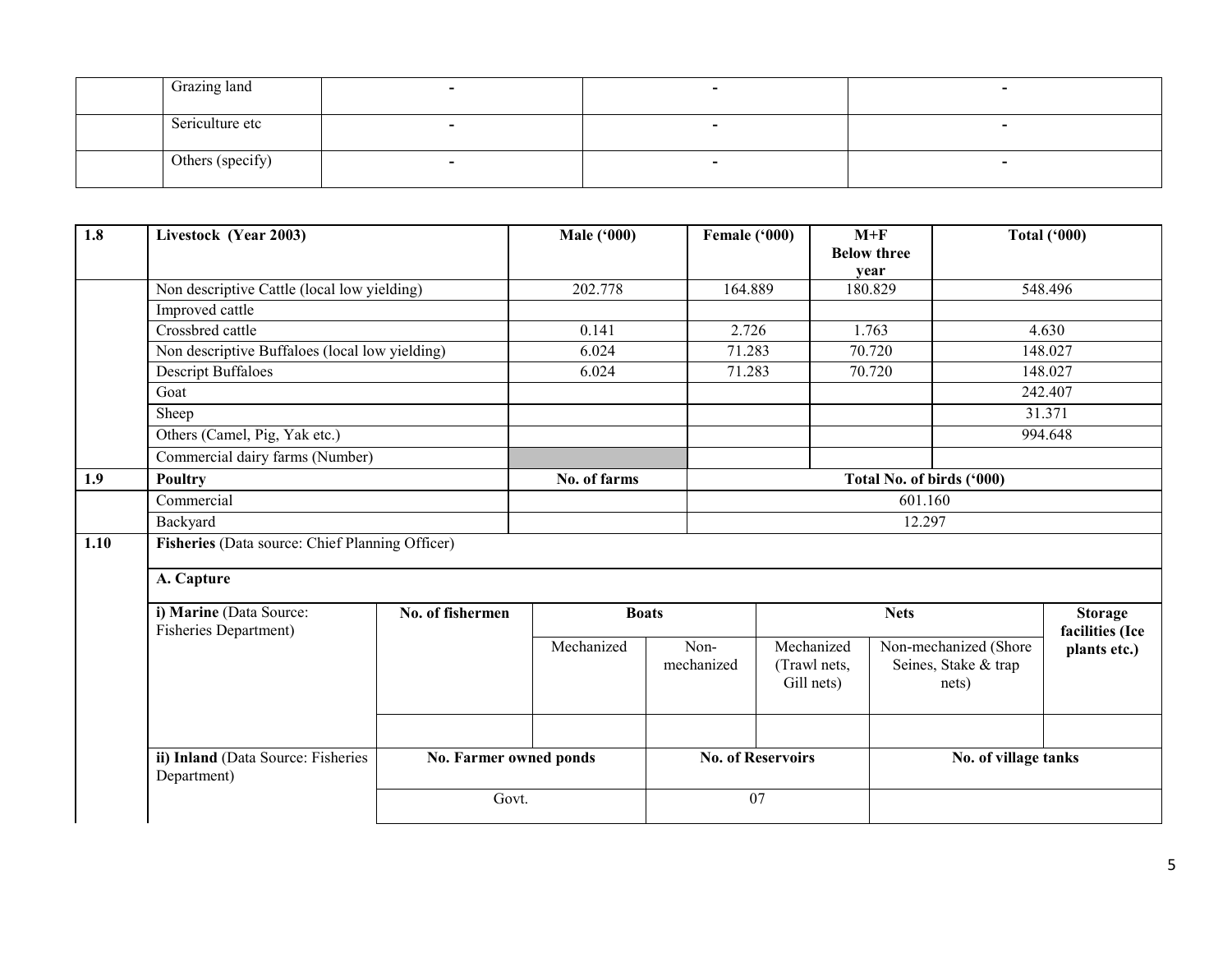|               |                                                              | Pvt. | 51                     |              |                        |
|---------------|--------------------------------------------------------------|------|------------------------|--------------|------------------------|
|               | <b>B.</b> Culture                                            |      |                        |              |                        |
|               |                                                              |      | Water Spread Area (ha) | Yield (t/ha) | Production ('000 tons) |
|               | i) Brackish water (Data Source: MPEDA/ Fisheries Department) |      |                        |              |                        |
|               | ii) Fresh water (Data Source: Fisheries Department)          |      | Govt.-49.2612          |              | 0.166078               |
|               |                                                              |      | $Pvt.-0.129$           |              | 0.261000               |
| <b>Others</b> |                                                              |      |                        |              |                        |

### 1.11 Production and Productivity of major crops

| $\overline{1.11}$        | Name of crop                     |                        | <b>Kharif</b>           |                               | Rabi                    |                        | <b>Summer</b>           |                        | <b>Total</b>            | Crop                                      |
|--------------------------|----------------------------------|------------------------|-------------------------|-------------------------------|-------------------------|------------------------|-------------------------|------------------------|-------------------------|-------------------------------------------|
|                          |                                  | Production<br>('000 t) | Productivity<br>(kg/ha) | <b>Production</b><br>('000 t) | Productivity<br>(kg/ha) | Production<br>('000 t) | Productivity<br>(kg/ha) | Production<br>('000 t) | Productivity<br>(kg/ha) | residue<br>as<br>fodder<br>(000)<br>tons) |
| <b>Major Field crops</b> |                                  |                        |                         |                               |                         |                        |                         |                        |                         |                                           |
|                          | <b>Rice</b>                      | 63.610                 | 1066                    |                               |                         |                        |                         | 63.610                 | 1066                    |                                           |
|                          | <b>Maize</b>                     | 12.251                 | 773                     |                               |                         | 0.0165                 | 1453                    | 12.251                 | 774                     |                                           |
|                          | Pigeonpea                        | 7.523                  | 574                     |                               |                         |                        |                         | 7.523                  | 574                     |                                           |
|                          | Wheat                            | $\mathbf{r}$           | $\sim$                  | 66.413                        | 1100                    |                        |                         | 66.413                 | 1100                    |                                           |
|                          | Chickpea                         |                        |                         | 9.298                         | 870                     |                        |                         | 9.298                  | 870                     |                                           |
|                          | Lentil                           |                        |                         | 6.067                         | 646                     |                        |                         | 6.067                  | 646                     |                                           |
|                          | <b>Major Horticultural crops</b> |                        |                         |                               |                         |                        |                         |                        |                         |                                           |
|                          | Horticulture<br>crops – Fruits   |                        |                         |                               |                         |                        |                         |                        |                         |                                           |
|                          | Mango                            |                        |                         |                               |                         | 1.700                  | 8000                    | 1.700                  | 8000                    |                                           |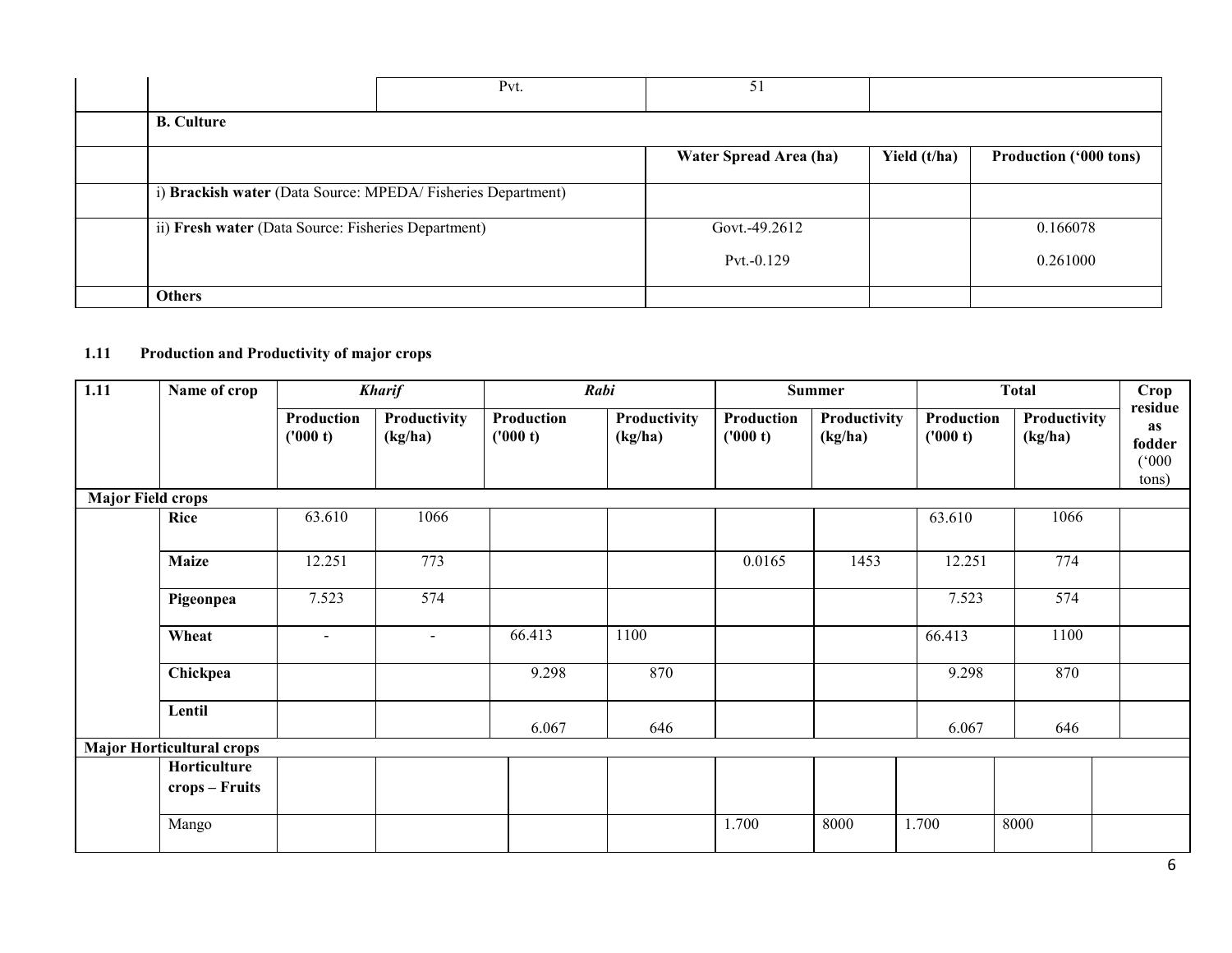| Guava                                 | 3.000 | 10000 |        |       |  | 3.000  | 10000 |  |
|---------------------------------------|-------|-------|--------|-------|--|--------|-------|--|
| Horticulture<br>crops -<br>Vegetables |       |       |        |       |  |        |       |  |
| Potato                                |       |       | 18.080 | 20000 |  | 18.080 | 20000 |  |
| Vegetable pea                         |       |       | 5.120  | 8000  |  | 5.120  | 8000  |  |
| Tomato                                |       |       | 11.520 | 20000 |  | 11.520 | 20000 |  |
| Cauliflower                           |       |       | 5.600  | 20000 |  | 5.600  | 20000 |  |
| Gourd                                 | 2.830 | 10000 |        |       |  | 2.830  | 10000 |  |
| Okra                                  | 1.875 | 5000  |        |       |  | 1.875  | 5000  |  |

| 1.12 | Sowing window for 5 major field |                                                                 |                                             |                                             |                                                                |                                                                |
|------|---------------------------------|-----------------------------------------------------------------|---------------------------------------------|---------------------------------------------|----------------------------------------------------------------|----------------------------------------------------------------|
|      | crops                           | <b>Rice</b>                                                     | <b>Maize</b>                                | Pigeonpea                                   | Chickpea                                                       | Wheat                                                          |
|      |                                 |                                                                 |                                             |                                             |                                                                |                                                                |
|      | Kharif-Rainfed                  | $3^{\text{rd}}$ week of June to $1^{\text{st}}$<br>week of July | $4th$ week of June to<br>$2nd$ week of July | $1st$ week of July to<br>$4th$ week of July |                                                                |                                                                |
|      | Kharif-Irrigated                | $1st$ week of June to $4th$<br>week of June (Nursery)           | $\overline{\phantom{a}}$                    |                                             |                                                                |                                                                |
|      | Rabi-Rainfed                    |                                                                 |                                             |                                             | $2nd$ week of October<br>to $4^{\text{th}}$ week of<br>October | $2nd$ week of October<br>to $4^{\text{th}}$ week of<br>October |
|      | Rabi-Irrigated                  |                                                                 |                                             |                                             |                                                                | $2nd$ week of<br>November to $4th$<br>week of November         |

| 1.13 | What is the major contingency the district is prone to? | Regular | Occasional | None |
|------|---------------------------------------------------------|---------|------------|------|
|      | Drought                                                 |         |            |      |
|      | Flood                                                   |         |            |      |
|      | Cyclone                                                 |         |            |      |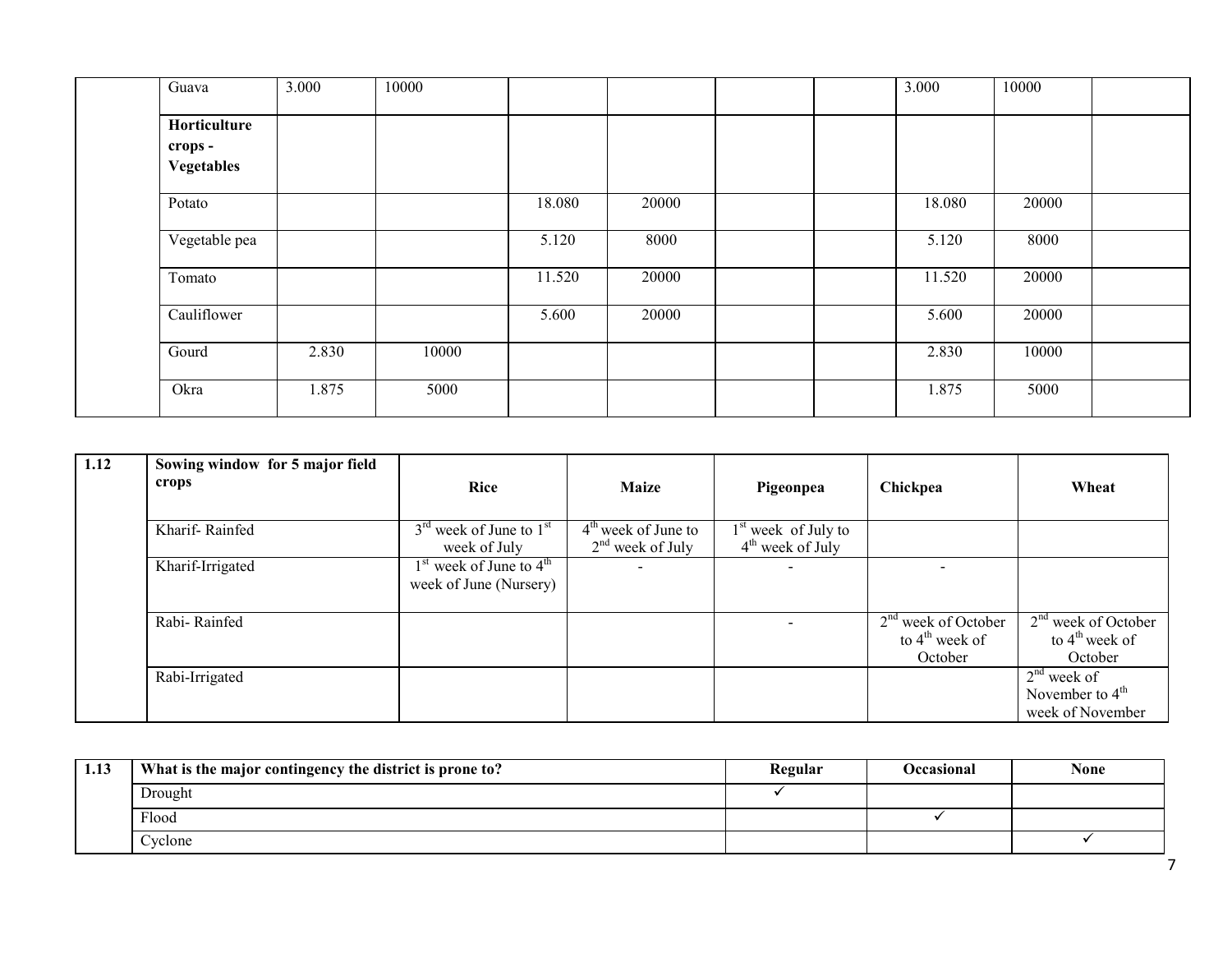| Hail storm                 |  |  |
|----------------------------|--|--|
| Heat wave                  |  |  |
| Cold wave                  |  |  |
| Frost                      |  |  |
| Sea water intrusion        |  |  |
| Pests and disease outbreak |  |  |
| Fog                        |  |  |

| 1.14 | <b>Include Digital maps of</b><br>the district for | Location map of district within State as Annexure - I | Enclosed: Yes |
|------|----------------------------------------------------|-------------------------------------------------------|---------------|
|      |                                                    | Mean annual rainfall as Annexure-II                   | Enclosed: Yes |
|      |                                                    | Soil map as Annexure -III                             | Enclosed: Yes |

### Annexure-1: Location map of Sonbhadra district within State

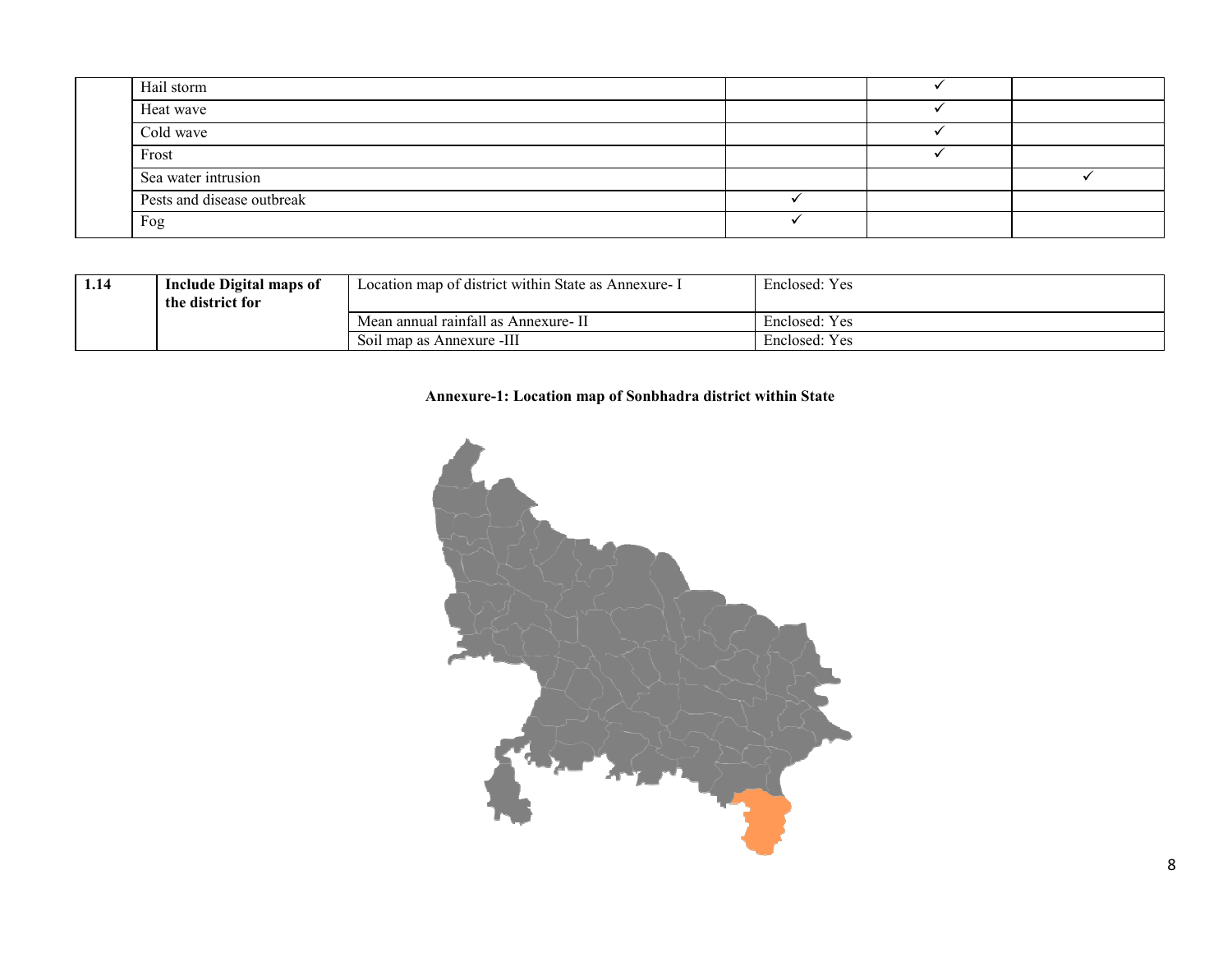Annexure-II: Mean Monthly Rainfall(mm)

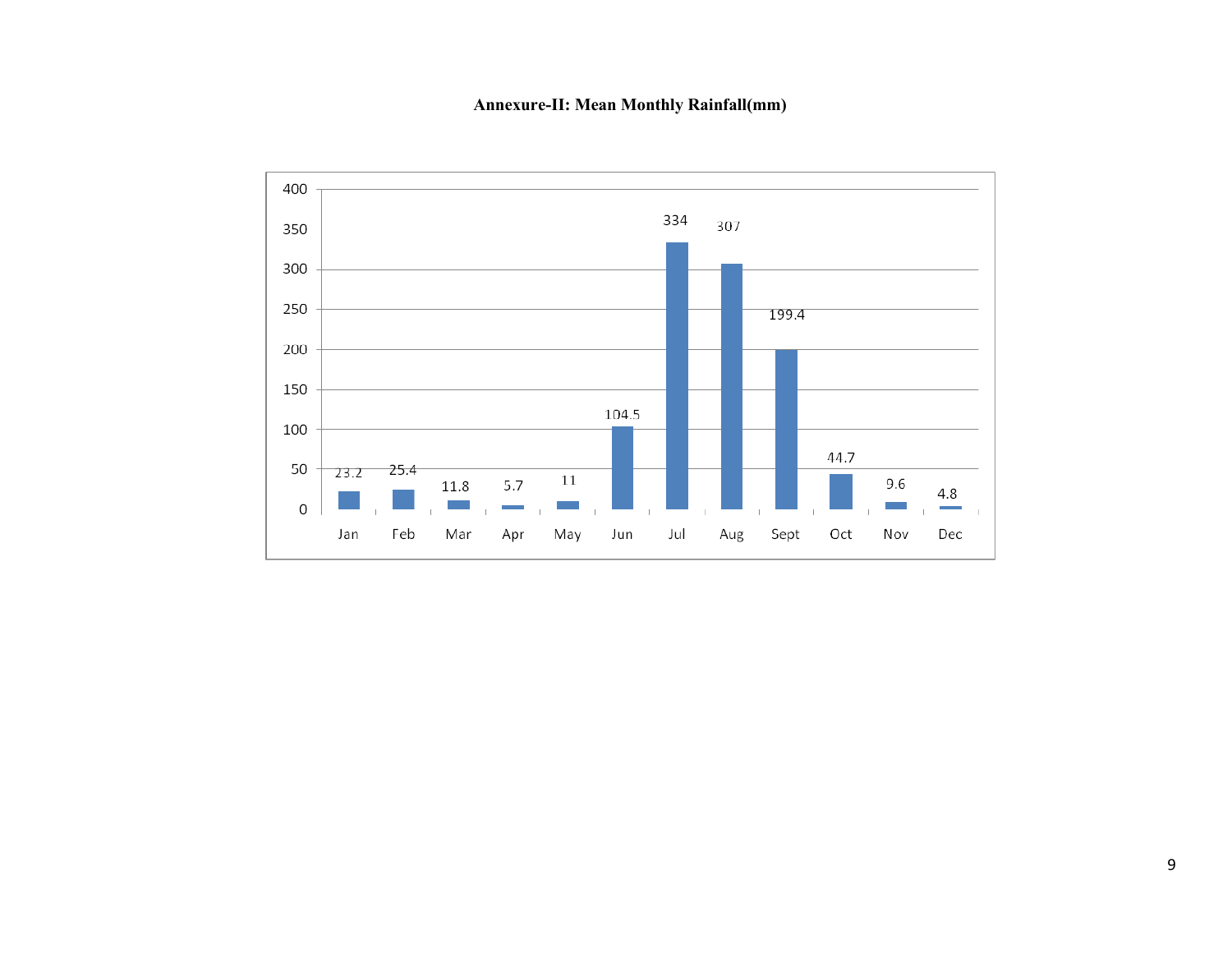Annexure-III

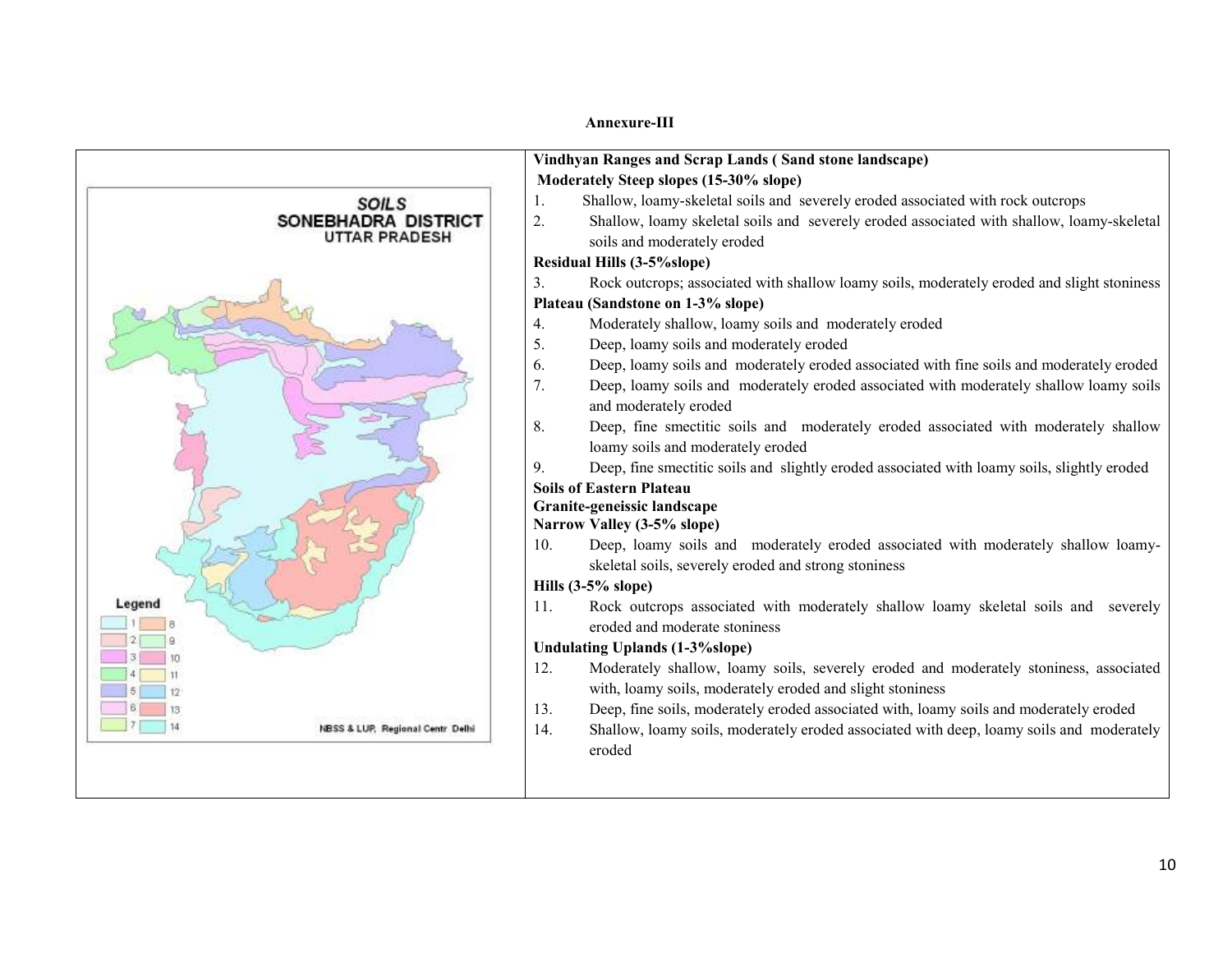### 2.0 Strategies for weather related contingencies

### 2.1 Drought

### 2.1.1 Rainfed situation

| Condition                                        |                                                     |                                                                                                                                                                                                                                                                                                                                                                                                                                                                                                       | <b>Suggested Contingency measures</b>                                                                                                                                                                                                                                                                                                                                                                                                                                                                                                       |                                                                                                                                                                                                                                                                                                                                                                       |                                                                                                                                                              |  |  |
|--------------------------------------------------|-----------------------------------------------------|-------------------------------------------------------------------------------------------------------------------------------------------------------------------------------------------------------------------------------------------------------------------------------------------------------------------------------------------------------------------------------------------------------------------------------------------------------------------------------------------------------|---------------------------------------------------------------------------------------------------------------------------------------------------------------------------------------------------------------------------------------------------------------------------------------------------------------------------------------------------------------------------------------------------------------------------------------------------------------------------------------------------------------------------------------------|-----------------------------------------------------------------------------------------------------------------------------------------------------------------------------------------------------------------------------------------------------------------------------------------------------------------------------------------------------------------------|--------------------------------------------------------------------------------------------------------------------------------------------------------------|--|--|
| <b>Early season</b>                              | <b>Major Farming</b><br>situation                   | Normal Crop/<br><b>Cropping system</b>                                                                                                                                                                                                                                                                                                                                                                                                                                                                | Change in crop / cropping                                                                                                                                                                                                                                                                                                                                                                                                                                                                                                                   | <b>Agronomic measures</b>                                                                                                                                                                                                                                                                                                                                             | <b>Remarks</b> on                                                                                                                                            |  |  |
| drought (delayed<br>onset)                       |                                                     |                                                                                                                                                                                                                                                                                                                                                                                                                                                                                                       | system including variety                                                                                                                                                                                                                                                                                                                                                                                                                                                                                                                    |                                                                                                                                                                                                                                                                                                                                                                       | Implementation                                                                                                                                               |  |  |
| Delay by 2 weeks<br>1 <sup>st</sup> week of July | Red Sandy Loam<br>soils<br>Uplands with<br>hillocks | <b>Sequence cropping</b><br>Rice-Chickpea<br>Rice-Lentil<br>Maize-Chickpea<br>Maize-Lentil<br>Maize-Barley<br>Pearl millet- Chickpea<br>Pearl millet-Lentil<br>Pearl millet-Pea<br>Sorghum - Chickpea<br>Sorghum-Pea<br>Sorghum - Lentil<br>Sawan-Wheat<br>Sawan-Barley<br>Kondo (Kodo)-Wheat<br>Kondo-Barley<br>Kondo-Chickpea<br>Kondo-Lentil<br>Kondo-Pea<br>Blackgram-Barley<br>Blackgram-Mustard<br>Blackgram-Linseed<br>Inter cropping system<br>Pigeonpea + Pearl millet<br>Pigeonpea + Sesame | Rice/Maize / Pearl millet/<br>Sorghum<br><b>Rice:</b> short duration varieties<br>such as Saket-4, Govind &<br>Vandana, Varani Deep, Shushk<br>Samrat, Ashwini & HUR 3022<br>Maize: Malaviya Hybrid<br>Makka-2 Sarataj Prakash Ganga-<br>1Composite-Tarun-Naveen,<br>Kanchan, Shweta, Nav Jyoti,<br>Mahi Kanchan, Prabhat, Azad,<br>Uttam, D-765, Surya & Gaurav<br>Pearl millet: WCC 75, Raj 171,<br>Pusa 23<br>Sorghum: CSH-16, CHS-9,<br>CHS-14, CSV-13 &CSV-15<br>Intercropping of<br>Pigeonpea + Sesame<br>Pigeonpea Genotypes: Bahar, | Sowing with seed cum ferti<br>drills and re-sowing if no<br>proper germination.<br>Weed management through<br>dryland weeder & also<br>through weedicides.<br>Thinning of population<br>Conservation furrow<br>Intercultivation<br>Surface water management<br>Sowing of Pigeonpea +<br>Sesame on ridges<br>Wider spacing of Pigeonpea<br>90 cm and normal spacing of | Breeder seed may be<br>obtained from the<br>University(NDUAT)/certified<br>seed from NSC<br>Seed drills under RKVY<br>Supply of seeds through<br><b>NFSM</b> |  |  |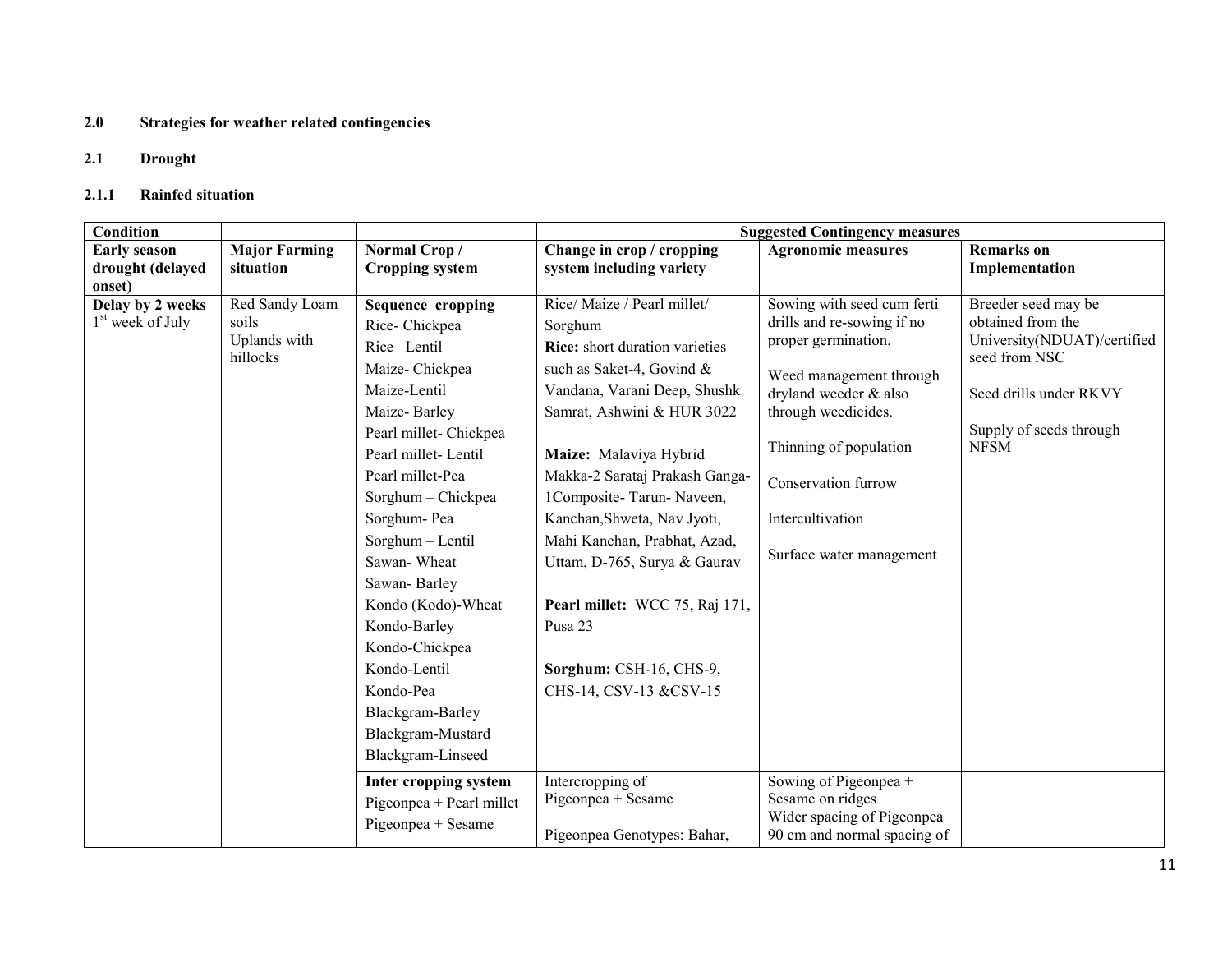|  | Pigeonpea+ Sorghum | Narendra Arahar-1.           | Sesame <i>i. e.</i> 30 cm for mono |  |
|--|--------------------|------------------------------|------------------------------------|--|
|  |                    | Malviya Vakas(MA-6) $\&$     | culmed and 45 cm for               |  |
|  |                    | Malviya Chamtkar (MA-13)     | branched genotypes.                |  |
|  |                    | Sesame: Type- 4, T-12, T-13, |                                    |  |
|  |                    | Shekhar, GT-1, TC-25 &TC-289 |                                    |  |

| <b>Condition</b>                                  |                                                     |                                                                                                                                                                                                                          |                                                                                                                                                                                                                                                                                                                                              | <b>Suggested Contingency measures</b>                                                                                                                                                                                                                               |                                                                                                                               |
|---------------------------------------------------|-----------------------------------------------------|--------------------------------------------------------------------------------------------------------------------------------------------------------------------------------------------------------------------------|----------------------------------------------------------------------------------------------------------------------------------------------------------------------------------------------------------------------------------------------------------------------------------------------------------------------------------------------|---------------------------------------------------------------------------------------------------------------------------------------------------------------------------------------------------------------------------------------------------------------------|-------------------------------------------------------------------------------------------------------------------------------|
| <b>Early season</b><br>drought (delayed<br>onset) | <b>Major Farming</b><br>situation                   | <b>Normal Crop / Cropping</b><br>system                                                                                                                                                                                  | Change in crop / cropping<br>system including variety                                                                                                                                                                                                                                                                                        | <b>Agronomic measures</b>                                                                                                                                                                                                                                           | <b>Remarks</b> on<br>Implementation                                                                                           |
| Delay by 4 weeks<br>3 <sup>rd</sup> week of July  | Red Sandy Loam<br>soils<br>Uplands with<br>hillocks | <b>Sequence cropping</b><br>Rice-Chickpea<br>Rice-Lentil<br>Pearl millet- Chickpea<br>Maize-Chickpea<br>Maize-Lentil<br>Pearl millet-Lentil<br>Pearl millet-Pea<br>Sorghum - Chickpea<br>Sorghum-Pea<br>Sorghum - Lentil | Replace rice with greengram,<br>blackgram and sorghum<br>Greengram: Pant Mung -8,<br>PDM-11, Samrat, Jyoti, Jagriti,<br>Janpriya, Jan Chetana and Jan<br>Kalyani<br>Blackgram: T-9, Pant Urd-19,<br>Azad-1-2-3, Shekhar-1,2 &3,<br>Pant Urd-31<br>Sorghum: CSH-16, CHS-9,<br>CHS-14, CSV-13 &CSV-15                                          | Resowing of rice crop to<br>have proper germination<br>or gap filling for proper<br>plant stand.<br>Interculture, thinning,<br>conservation furrow.<br>Sowing the crops through<br>seed cum ferti drills<br>Split application of<br>nutrients wherever<br>necessary | Seed drills under RKVY<br>Supply of seeds through<br><b>NFSM</b>                                                              |
|                                                   |                                                     | Inter cropping system<br>Pigeonpea + Pearl millet<br>Pigeonpea + Sesame<br>Pigeonpea+ Sorghum                                                                                                                            | Intercropping of Pigeonpea +<br>Sesame/Greengram/<br>Blackgram<br>Pigeonpea: Bahar,<br>Narendra Arahar-1,<br>Malviya Vakas(MA6) &<br>Malviya Chamtkar (MA13)<br><b>Sesame:</b> Type 4, T-12, T-13,<br>Shekhar, GT1, TC 25 &TC 289<br>Greengram: Pant Mung -8,<br>PDM-11, Samrat, Jyoti, Jagriti,<br>Janpriya, Jan Chetana and Jan<br>Kalyani | Sowing of Pigeonpea +<br>Sesame on ridges<br>Wider spacing of Pigeon<br>pea 90cm and normal<br>spacing of Sesame <i>i. e.</i> 30<br>cm for mono culmed and<br>45 cm for branched<br>genotypes.                                                                      | Breeder seed of pigeon<br>pea and greengram can<br>be obtained from the<br>University (B.H.U.)<br>certified seed from<br>NSC. |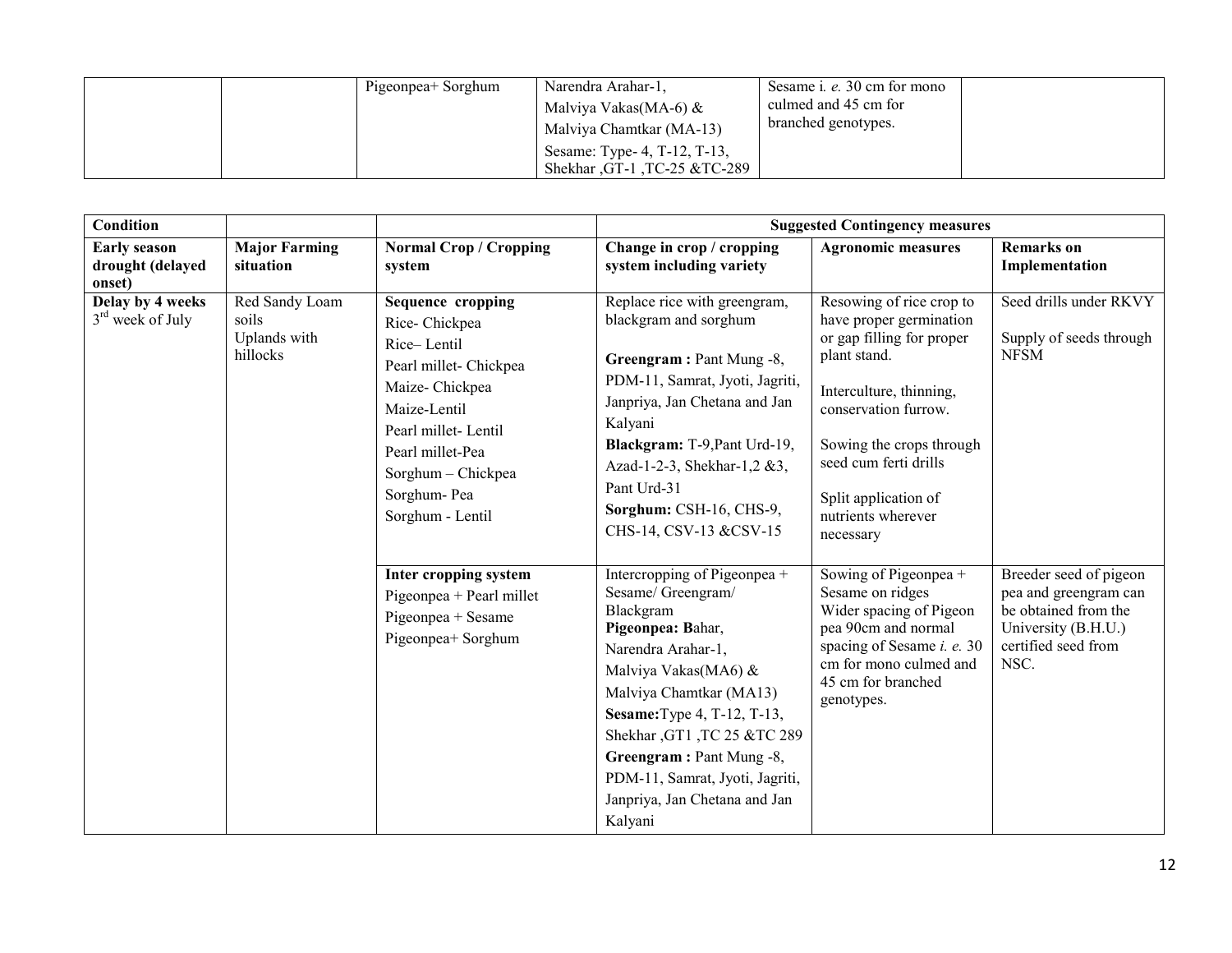|  | <b>Blackgram:</b> Type 9,      |  |
|--|--------------------------------|--|
|  | Pant U 19, Pant U 35, Narendra |  |
|  | Urd 1 & Azad Urd-3             |  |
|  |                                |  |

| Condition                                          |                                                     |                                                                                                                                                                                                |                                                                                                                                                                                                                             | <b>Suggested Contingency measures</b>                                                                  |                                                                                                |
|----------------------------------------------------|-----------------------------------------------------|------------------------------------------------------------------------------------------------------------------------------------------------------------------------------------------------|-----------------------------------------------------------------------------------------------------------------------------------------------------------------------------------------------------------------------------|--------------------------------------------------------------------------------------------------------|------------------------------------------------------------------------------------------------|
| <b>Early season</b><br>drought (delayed<br>onset)  | <b>Major Farming</b><br>situation                   | <b>Normal Crop / Cropping</b><br>system                                                                                                                                                        | Change in crop / cropping<br>system including variety                                                                                                                                                                       | <b>Agronomic measures</b>                                                                              | <b>Remarks</b> on<br>Implementation                                                            |
| Delay by 6 weeks<br>1 <sup>st</sup> week of August | Red sandy loam<br>soils<br>Uplands with<br>hillocks | <b>Sequence cropping</b><br>Rice-Chickpea<br>Rice-Lentil<br>Maize-Chickpea<br>Maize-Lentil<br>Pearl millet-Lentil<br>Pearl millet-Pea<br>Sorghum - Chickpea<br>Sorghum-Pea<br>Sorghum - Lentil | Replace rice with greengram<br>and pearl millet<br>Pearl millet: WCC 75, Raj<br>171, Pusa 23                                                                                                                                | Sowing through seed<br>cum ferti drills<br>Wider spacing<br>25% enhanced nutrients<br>Intercultivation | Seed drills under RKVY<br>Supply of seeds through<br><b>NFSM</b>                               |
|                                                    |                                                     | Inter cropping system<br>Pigeonpea + Pearl millet<br>Pigeonpea + Sesame<br>Pigeonpea+ Sorghum                                                                                                  | Intercropping of Pigeonpea +<br>Pearl millet / Greengram<br>Pigeonpea: Bahar,<br>Narendra Arahar-1,<br>Malviya Vakas(MA6) &<br>Malviya Chamtkar (MA13)<br><b>Sesame:</b> Type 4, T-12, T-13,<br>Shekhar, GT1, TC 25 &TC 289 | Sowing of pigeonpea +<br>intercrops on ridges<br>Wider spacing of Pigeon<br>pea 90cm                   | Breeder seed of pigeon<br>pea and greengram can<br>be obtained from the<br>University (B.H.U.) |

| Condition                                  |                                   |                                       | <b>Suggested Contingency measures</b>                 |                           |                              |  |
|--------------------------------------------|-----------------------------------|---------------------------------------|-------------------------------------------------------|---------------------------|------------------------------|--|
| Early season<br>drought (delayed<br>onset) | <b>Major Farming</b><br>situation | <b>Normal Crop/Cropping</b><br>system | Change in crop / cropping<br>system including variety | <b>Agronomic measures</b> | Remarks on<br>Implementation |  |
| Delay by 8 weeks                           | Red Sandy Loam                    | Sequence cropping                     | Replace rice with Pearl millet                        | Wider spacing of 45cm     | Seed drills under RKVY       |  |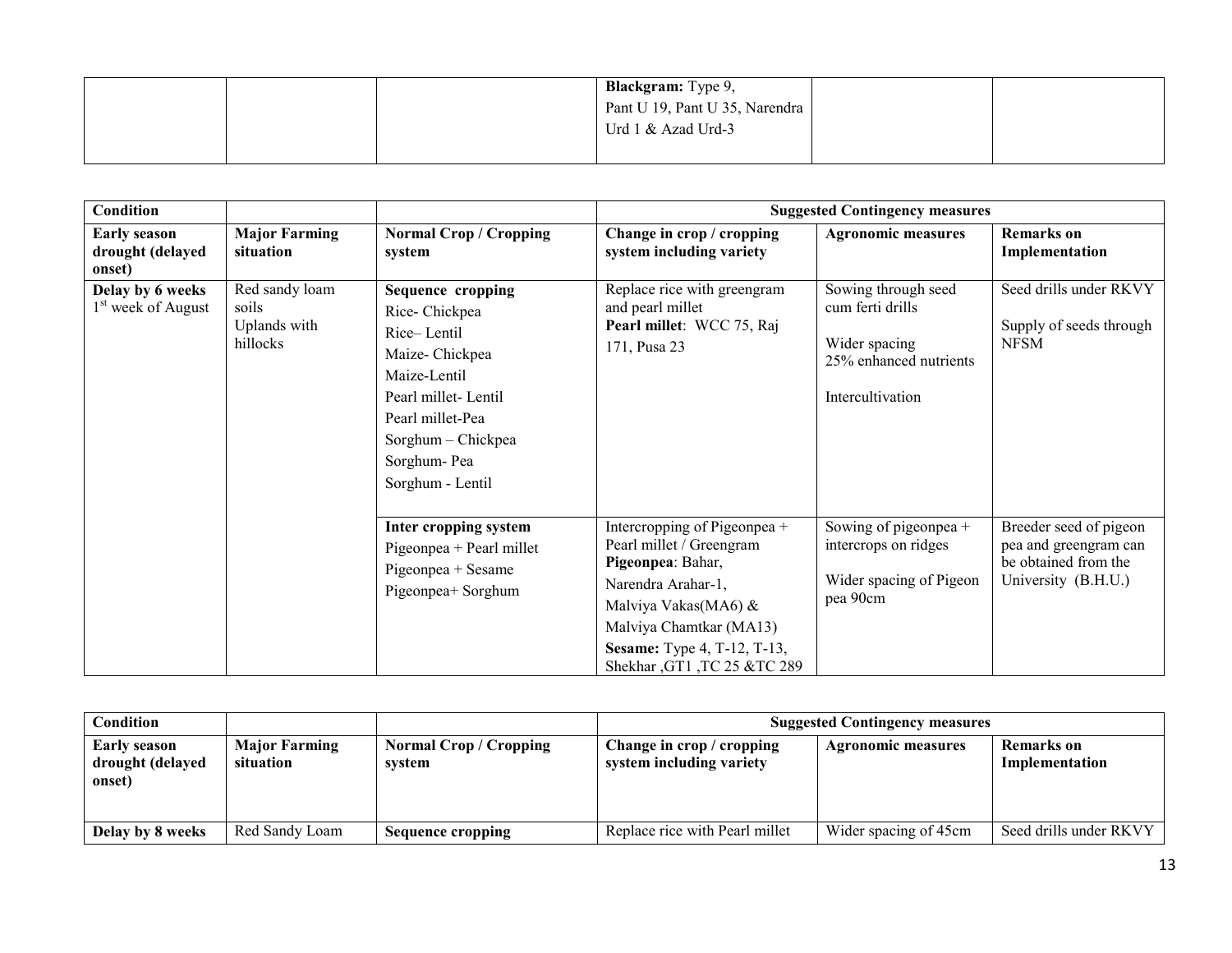| $3rd$ week of August | soils<br>Uplands with<br>hillocks | Rice-Chickpea<br>Rice-Lentil<br>Pearl millet- Chickpea<br>Maize-Chickpea<br>Maize-Lentil<br>Pearl millet-Lentil<br>Pearl millet-Pea<br>Sorghum – Chickpea<br>Sorghum-Pea<br>Sorghum - Lentil | (sole cropping)<br>Pearl millet : WCC 75, Raj<br>171, Pusa 23                                                                                                                                                      | Normal population<br>Ridge-furrow sowing                                                  | Supply of seeds through<br><b>NFSM</b>                                           |
|----------------------|-----------------------------------|----------------------------------------------------------------------------------------------------------------------------------------------------------------------------------------------|--------------------------------------------------------------------------------------------------------------------------------------------------------------------------------------------------------------------|-------------------------------------------------------------------------------------------|----------------------------------------------------------------------------------|
|                      |                                   | Inter cropping system<br>Pigeonpea + Pearl millet<br>Pigeonpea + Sesame<br>Pigeonpea+ Sorghum                                                                                                | Intercropping of Pigeonpea +<br>Pearl millet<br>Pigeonpea Genotypes: Bahar,<br>Narendra Arahar-1,<br>Malviya Vakas(MA6) &<br>Malviya Chamtkar (MA13)<br>Sesame: Type 4, T-12, T-13,<br>Shekhar, GT1, TC 25 &TC 289 | Sowing of Pigeonpea +<br>Pearl millet on ridges<br>Wider spacing of Pigeon<br>pea at 90cm | Breeder seed of pigeon<br>pea can be obtained<br>from the University<br>(B.H.U.) |

| <b>Condition</b>                                                                                                   |                                                     |                                                                                                                                                                                                                          |                                                                                                                                                   | <b>Suggested Contingency measures</b>                                 |                              |
|--------------------------------------------------------------------------------------------------------------------|-----------------------------------------------------|--------------------------------------------------------------------------------------------------------------------------------------------------------------------------------------------------------------------------|---------------------------------------------------------------------------------------------------------------------------------------------------|-----------------------------------------------------------------------|------------------------------|
| Early season drought<br>(Normal onset)                                                                             | <b>Major Farming</b><br>situation                   | <b>Normal Crop/cropping</b><br>system                                                                                                                                                                                    | Crop management                                                                                                                                   | Soil nutrient $\&$<br>moisture conservation<br>measures               | Remarks on<br>Implementation |
| Normal onset followed<br>by 15-20 days dry spell<br>after sowing leading to<br>poor germination/crop<br>stand etc. | Red Sandy Loam<br>soils<br>Uplands with<br>hillocks | <b>Sequence cropping</b><br>Rice-Chickpea<br>Rice-Lentil<br>Pearl millet- Chickpea<br>Maize-Chickpea<br>Maize-Lentil<br>Pearl millet-Lentil<br>Pearl millet-Pea<br>Sorghum - Chickpea<br>Sorghum-Pea<br>Sorghum - Lentil | Use of drought tolerant rice<br>varieties: NDR 97, Tulsi,<br>Vandana and Govind Shushka<br>Samrat<br>Resowing & gap filling<br>Interrow harrowing | Use of additional N<br>$@10$ kg/ha<br>Conservation furrow             |                              |
|                                                                                                                    |                                                     | Inter cropping system<br>Pigeonpea + Pearl millet                                                                                                                                                                        | Thinning to maintain proper<br>distance between the plants                                                                                        | Conservation tillage<br>and spray of 2% urea as<br>foliar application |                              |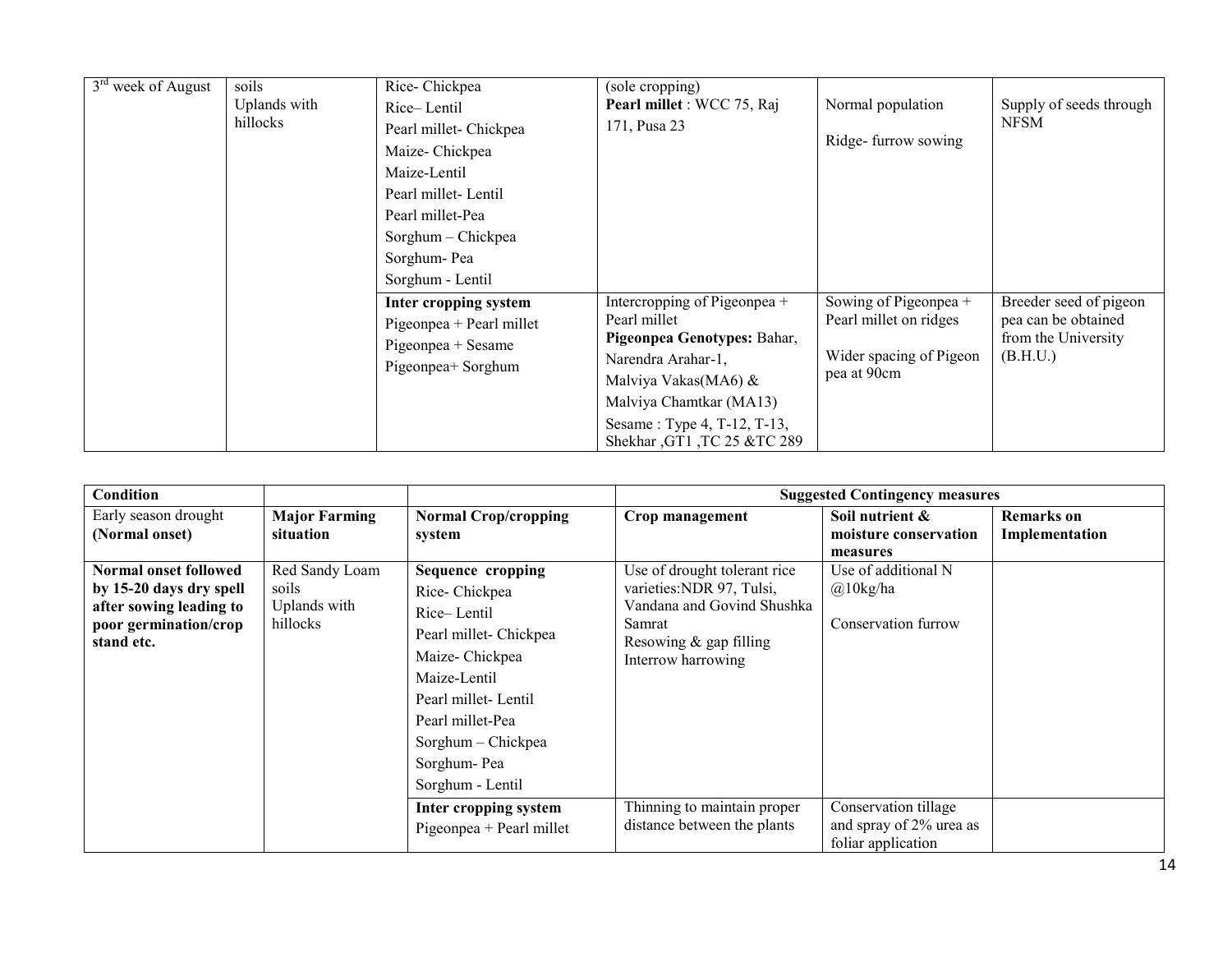| Pigeonpea + Sesame |                                     |
|--------------------|-------------------------------------|
| Pigeonpea+ Sorghum | Pigeonpea: Bahar,                   |
|                    | Narendra Arahar-1,                  |
|                    | Malviya Vakas (MA6) &               |
|                    | Malviya Chamtkar (MA13)             |
|                    | <b>Sesame</b> : Type 4, T-12, T-13, |
|                    | Shekhar, GT1, TC 25 &TC             |
|                    | 289                                 |

| Condition                                                                                        |                                                     |                                                                                                                                                                                                                                                                               | <b>Suggested Contingency measures</b>                                                                                                                 |                                                                                                                                |                                     |  |
|--------------------------------------------------------------------------------------------------|-----------------------------------------------------|-------------------------------------------------------------------------------------------------------------------------------------------------------------------------------------------------------------------------------------------------------------------------------|-------------------------------------------------------------------------------------------------------------------------------------------------------|--------------------------------------------------------------------------------------------------------------------------------|-------------------------------------|--|
| Mid season drought<br>(long dry spell,<br>consecutive 2 weeks<br>rainless $(>2.5$ mm)<br>period) | <b>Major Farming</b><br>situation                   | <b>Normal Crop/cropping</b><br>system                                                                                                                                                                                                                                         | Crop management                                                                                                                                       | Soil nutrient &<br>moisture conservation<br>measures                                                                           | <b>Remarks</b> on<br>Implementation |  |
| At vegetative stage                                                                              | Red Sandy Loam<br>soils<br>Uplands with<br>hillocks | <b>Sequence cropping</b><br>Rice-Chickpea<br>Rice-Lentil<br>Pearl millet- Chickpea<br>Maize-Chickpea<br>Maize-Lentil<br>Pearl millet-Lentil<br>Pearl millet-Pea<br>Sorghum - Chickpea<br>Sorghum-Pea<br>Sorghum - Lentil<br>Inter cropping system<br>Pigeonpea + Pearl millet | Life saving irrigation if<br>possible<br>Dust/straw mulch<br>Thinning<br>Intercultivation<br>Earthing up in main crop,<br>thinning to maintain proper | Use of additional N<br>$@10$ kg/ha<br>Spray of 2% urea as<br>foliar application<br>Conservation furrow<br>Conservation tillage |                                     |  |
|                                                                                                  |                                                     | Pigeonpea + Sesame<br>Pigeonpea + Sorghum                                                                                                                                                                                                                                     | distance between the plants<br>Intercultivation                                                                                                       | Spray of 2% urea as<br>foliar application                                                                                      |                                     |  |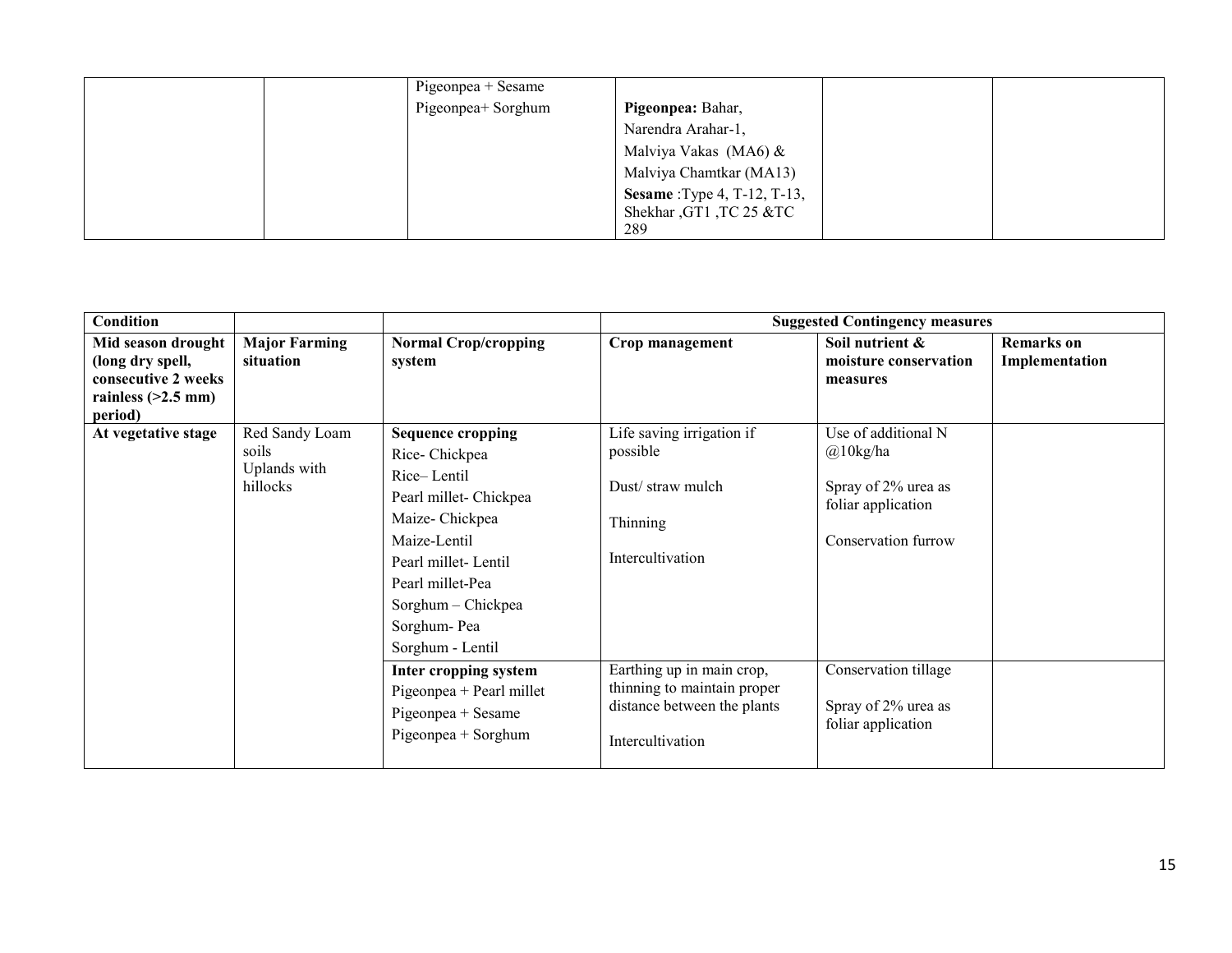| <b>Condition</b>                          |                                                     |                                                                                                                                                                                                                   |                                                                                                                                                         | <b>Suggested Contingency measures</b>                           |                                     |
|-------------------------------------------|-----------------------------------------------------|-------------------------------------------------------------------------------------------------------------------------------------------------------------------------------------------------------------------|---------------------------------------------------------------------------------------------------------------------------------------------------------|-----------------------------------------------------------------|-------------------------------------|
| Mid season<br>drought (long dry<br>spell) | <b>Major Farming</b><br>situation                   | <b>Normal Crop/cropping system</b>                                                                                                                                                                                | Crop management                                                                                                                                         | Soil nutrient &<br>moisture conservation<br>measures            | <b>Remarks</b> on<br>Implementation |
| At flowering/<br>fruiting stage           | Red Sandy Loam<br>soils<br>Uplands with<br>hillocks | Sequence cropping<br>Rice-Chickpea<br>Rice-Lentil<br>Pearl millet- Chickpea<br>Maize-Chickpea<br>Maize-Lentil<br>Pearl millet-Lentil<br>Pearl millet-Pea<br>Sorghum - Chickpea<br>Sorghum-Pea<br>Sorghum - Lentil | Life saving irrigation if possible<br>Dust/straw mulch<br>Intercultivation<br>Defoliate older leaves<br>Harvesting at physiological<br>maturity         | 1) Spraying of 2% urea<br>as foliar application<br>2) KCl Spray |                                     |
|                                           |                                                     | Inter cropping system<br>Pigeonpea + Pearl millet<br>Pigeonpea + Sesame<br>Pigeonpea + Sorghum                                                                                                                    | Life saving irrigation<br>Harvesting of intercrops at<br>physiological maturity<br>Harvesting of Pearl millet &<br>Sorghum crops for fodder<br>purposes | 1) Spraying of 2% urea<br>as foliar application<br>2) KCl Spray |                                     |

| <b>Condition</b>                                            |                                                     |                                                                                                                                                                                       | <b>Suggested Contingency measures</b>                                                                                                               |                                                                                                                                                         |                              |  |
|-------------------------------------------------------------|-----------------------------------------------------|---------------------------------------------------------------------------------------------------------------------------------------------------------------------------------------|-----------------------------------------------------------------------------------------------------------------------------------------------------|---------------------------------------------------------------------------------------------------------------------------------------------------------|------------------------------|--|
| <b>Terminal drought</b><br>(Early withdrawal<br>of monsoon) | <b>Major Farming</b><br>situation                   | <b>Normal Crop/cropping system</b>                                                                                                                                                    | Crop management                                                                                                                                     | Rabi Crop planning                                                                                                                                      | Remarks on<br>Implementation |  |
|                                                             | Red Sandy Loam<br>soils<br>Uplands with<br>hillocks | <b>Sequence cropping</b><br>Rice-Chickpea<br>Rice-Lentil<br>Pearl millet- Chickpea<br>Maize-Chickpea<br>Maize-Lentil<br>Pearl millet-Lentil<br>Pearl millet-Pea<br>Sorghum – Chickpea | Life saving irrigation if<br>possible.<br>Dust/straw mulch<br>Intercultivation<br>Defoliate older leaves<br>Harvesting at physiological<br>maturity | Sowing of <i>Toria</i> in the<br>month of September<br>$(\text{Type } 9 \& \text{Bhawani})$<br>Conservation tillage<br>Deep ploughing with<br>rotovater |                              |  |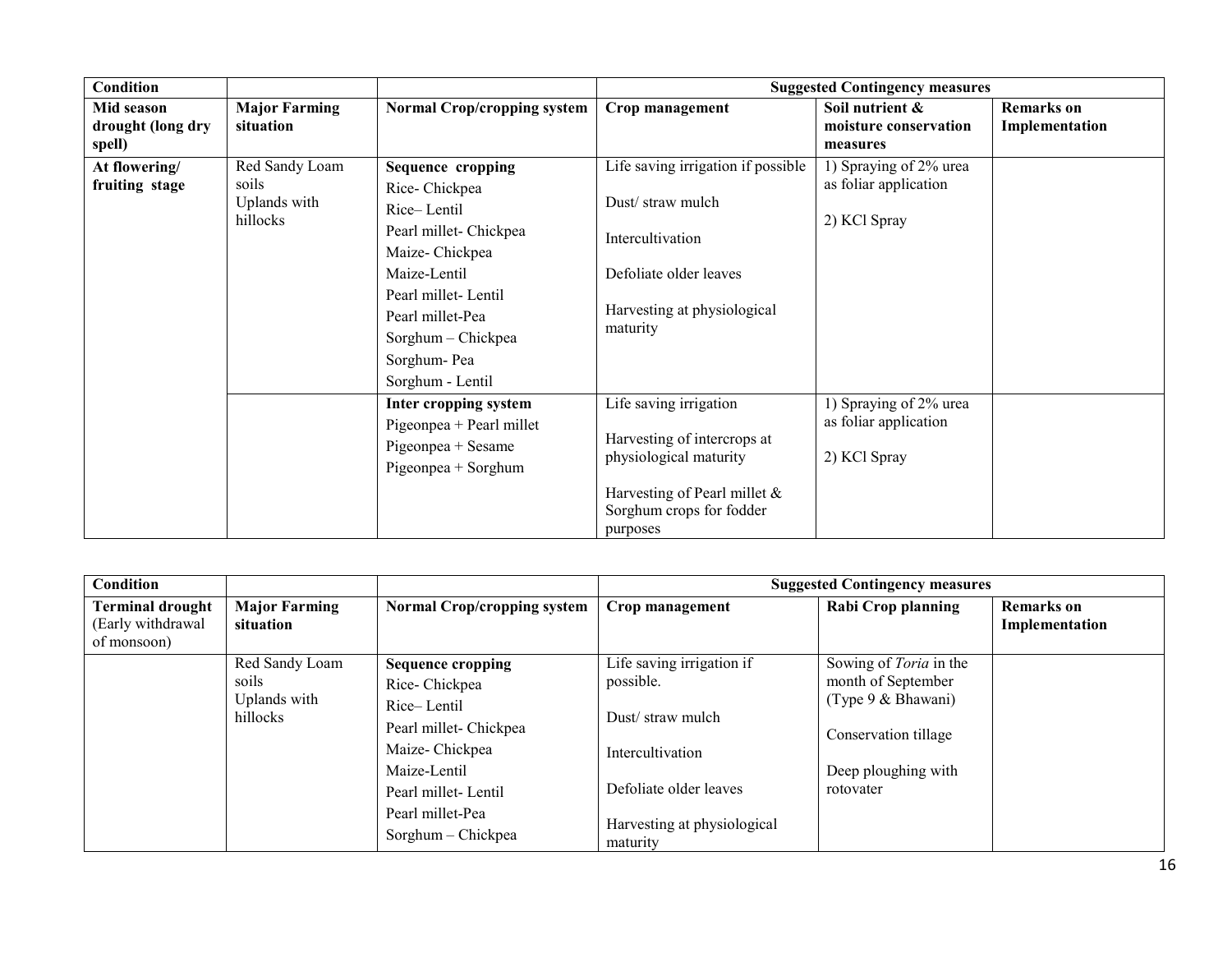| Sorghum-Pea<br>Sorghum - Lentil                                                           |                                                                                                                                                                                                                               |
|-------------------------------------------------------------------------------------------|-------------------------------------------------------------------------------------------------------------------------------------------------------------------------------------------------------------------------------|
| Inter cropping system<br>Pigeonpea- Pearl millet<br>Pigeonpea-Sesame<br>Pigeonpea-Sorghum | Harvesting of intercrop at<br>physiological maturity.<br>Earthing up in main crop<br>Harvesting of Pearl millet<br>3)<br>& Sorghum crops for<br>fodder purposes.<br>Life saving irrigation to<br>4<br>pigeon pea if possible. |

#### 2.1.2Drought - Irrigated situation

| <b>Condition</b>                                             |                                                                   |                                                                                                                | <b>Suggested Contingency measures</b>                                                                                                                                                                                                                                                                                                                                                                                                                                                                                                                                                        |                                                                                                                                            |                                                                                                                 |  |
|--------------------------------------------------------------|-------------------------------------------------------------------|----------------------------------------------------------------------------------------------------------------|----------------------------------------------------------------------------------------------------------------------------------------------------------------------------------------------------------------------------------------------------------------------------------------------------------------------------------------------------------------------------------------------------------------------------------------------------------------------------------------------------------------------------------------------------------------------------------------------|--------------------------------------------------------------------------------------------------------------------------------------------|-----------------------------------------------------------------------------------------------------------------|--|
|                                                              | <b>Major Farming</b>                                              | <b>Normal Crop/cropping</b>                                                                                    | Change in crop/cropping                                                                                                                                                                                                                                                                                                                                                                                                                                                                                                                                                                      | <b>Agronomic measures</b>                                                                                                                  | <b>Remarks</b> on                                                                                               |  |
|                                                              | situation                                                         | system                                                                                                         | system                                                                                                                                                                                                                                                                                                                                                                                                                                                                                                                                                                                       |                                                                                                                                            | Implementation                                                                                                  |  |
| Delayed release of<br>water in canals<br>due to low rainfall | Canal & Bore well-<br>Irrigated<br>Medium to lowland<br>situation | <b>Sequence Cropping</b><br>$Rice-Wheat$<br>Rice - Pea<br>Rice - Chickpea<br>Rice – Lentil<br>$Rice$ – Mustard | Short duration rice varieties-<br>NDR 97, Ratna, Narendra 118,<br>Narendra 97, Pant Dhan 12,<br>HUR 105, Induri Sambha,<br>HUR 2-1, HUR-3022 to be<br>grown under aerobic condition.<br>Sowing of Sorghum: CSH-16,<br>CHS-9, CHS-14, CSV-13<br>&CSV-15 on ridges.<br><b>Rice:</b><br>Early Maturity: Ratna,<br>Narendra 118, Narendra 97,<br>Pant Dhan 12, IR 36, HUR 105,<br>HUR 3022, HUBR 2-1, Induri<br>Sambha; Medium Maturity:<br>Sarju 52, Pant Dhan 4,<br>Narendra 359, PNR 381 Late<br>Maturity under low land: Type-<br>3, Basmati 370, Mahsoori, GR-<br>32, Badshabhog, Adamchini | Community nursery<br>Direct seeding in small<br>beds.<br>Use of micro-irrigation<br>systems $viz$ . sprinkler &<br>sub-surface irrigation. | Breeder seed will be<br>supplied by BHU and<br>NDAUT, Faizabad.<br>Seed drills RKVY and<br>supply of seeds NFSM |  |
| Limited release of<br>water in canals<br>due to low rainfall | Canal & Bore well-<br>Irrigated<br>Medium to lowland<br>situation | <b>Sequence Cropping</b><br>$Rice-Wheat$<br>Rice - Pea                                                         | Grow short duration aerobic<br>rice such as NDR 97, NDR<br>118, Govind, Vandana,<br>Varanideep, Susk Samrat &                                                                                                                                                                                                                                                                                                                                                                                                                                                                                | Community nursery,<br>Direct seeding in small<br>beds.                                                                                     | Breeder seed will be<br>supplied by BHU and<br>NDAU, Faizabad.                                                  |  |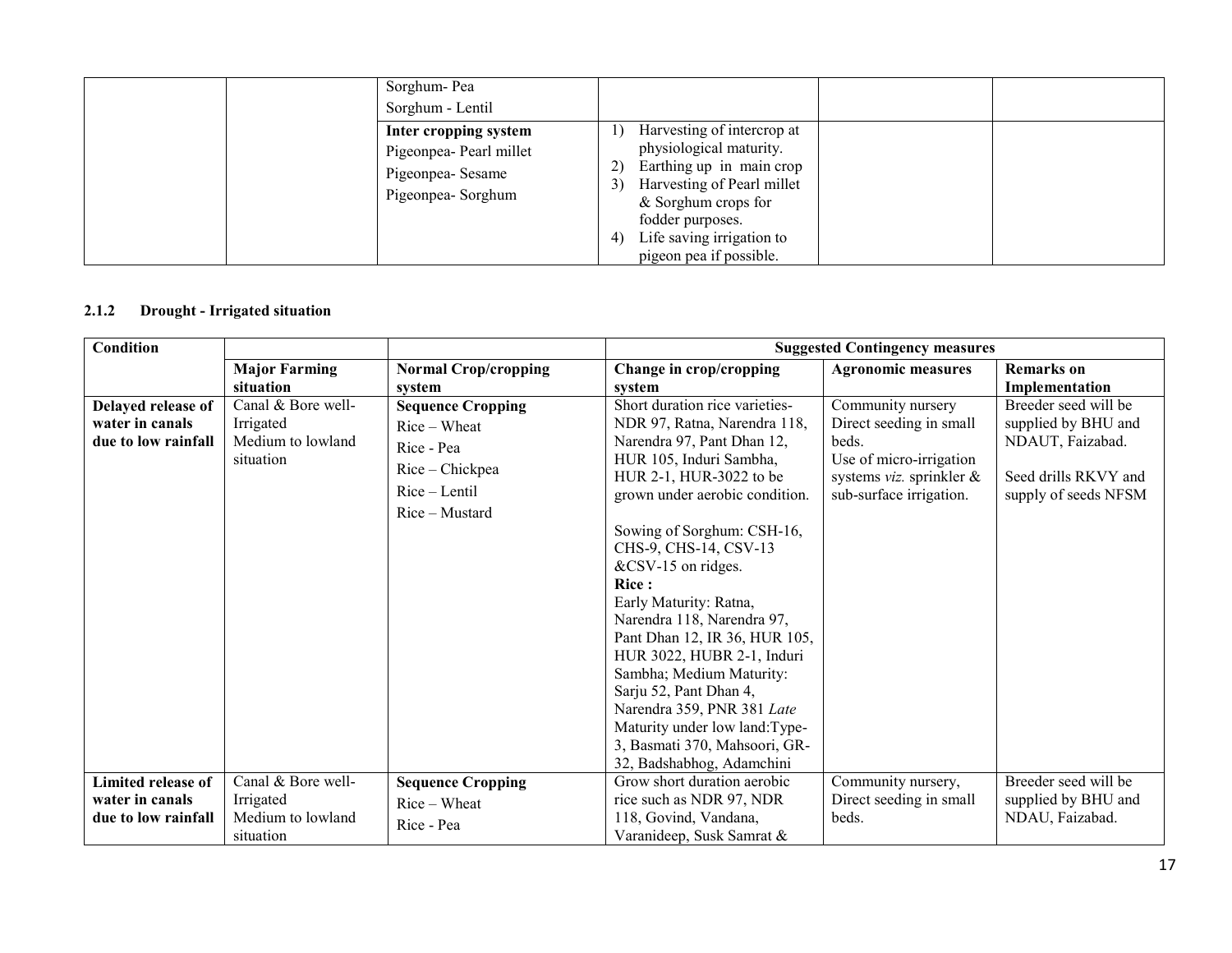| Condition |                      |                                                    | <b>Suggested Contingency measures</b>                                                                                                                                                                                                                                                                                                                                                                                                                                                                                                                                        |                                                                                           |                                              |  |
|-----------|----------------------|----------------------------------------------------|------------------------------------------------------------------------------------------------------------------------------------------------------------------------------------------------------------------------------------------------------------------------------------------------------------------------------------------------------------------------------------------------------------------------------------------------------------------------------------------------------------------------------------------------------------------------------|-------------------------------------------------------------------------------------------|----------------------------------------------|--|
|           | <b>Major Farming</b> | <b>Normal Crop/cropping</b>                        | Change in crop/cropping                                                                                                                                                                                                                                                                                                                                                                                                                                                                                                                                                      | <b>Agronomic measures</b>                                                                 | <b>Remarks</b> on                            |  |
|           | situation            | system                                             | system                                                                                                                                                                                                                                                                                                                                                                                                                                                                                                                                                                       |                                                                                           | Implementation                               |  |
|           |                      | Rice - Chickpea<br>Rice - Lentil<br>Rice - Mustard | <b>HUR 105</b><br>Maize: Malviya hybrid Makka-<br>2, Naveen & Jaunpuri<br>Pearl millet: WCC 75, Raj<br>171, Pusa 23<br>Sorghum: CSH-16, CHS-9,<br>CHS-14, CSV-13 &CSV-15<br>should be grown on ridges for<br>fodder/grain purposes.<br>Rice genotypes:<br>Early Maturity: Ratna,<br>Narendra 118, Narendra 97,<br>Pant Dhan 12, IR 36, HUR 105,<br>HUR 3022, HUBR 2-1, Induri<br>Sambha;<br>Medium Maturity: Sarju 52,<br>Pant Dhan 4, Narendra 359,<br><b>PNR 381</b><br>Late Maturity under low<br>land: Type-3, Basmati 370,<br>Mahsoori, GR-32, Badshabhog,<br>Adamchini | Use of micro-irrigation<br>systems <i>viz</i> . sprinkler $\&$<br>sub-surface irrigation. | Seed drills RKVY and<br>supply of seeds NFSM |  |

| Condition                                         |                                |                                                                    | <b>Suggested Contingency measures</b>                                                                                                                    |                                                                                |                                                                  |
|---------------------------------------------------|--------------------------------|--------------------------------------------------------------------|----------------------------------------------------------------------------------------------------------------------------------------------------------|--------------------------------------------------------------------------------|------------------------------------------------------------------|
|                                                   | <b>Major Farming</b>           | <b>Normal Crop/cropping</b>                                        | Change in crop/cropping                                                                                                                                  | <b>Agronomic measures</b>                                                      | Remarks on                                                       |
|                                                   | situation                      | svstem                                                             | system                                                                                                                                                   |                                                                                | Implementation                                                   |
| Non release of                                    | Canal & Bore well-             | <b>Sequence Cropping</b>                                           | Rice may be replaced by pulses                                                                                                                           | Direct seeding in small                                                        | Breeder seed will be                                             |
| water in canals                                   | Irrigated                      | $Rice-Wheat$                                                       | Greengram $-$ Pant Mung $-8$ ,                                                                                                                           | beds.                                                                          | supplied by BHU and                                              |
| under delayed<br>onset of monsoon<br>in catchment | Medium to lowland<br>situation | Rice - Pea<br>Rice – Chickpea<br>$Rice - Lentil$<br>Rice – Mustard | PDM-11, Samrat, Jyoti, Jagriti,<br>Janpriya, JanChetana & Jan<br>Kalyani,<br>Blackgram - Type 9, Pant U 19,<br>Pant U 35, Narendra Urd 1 &<br>Azad Urd-3 | Use of micro-irrigation<br>systems viz. sprinkler &<br>sub-surface irrigation. | NDAUT, Faizabad.<br>Seed drills RKVY and<br>supply of seeds NFSM |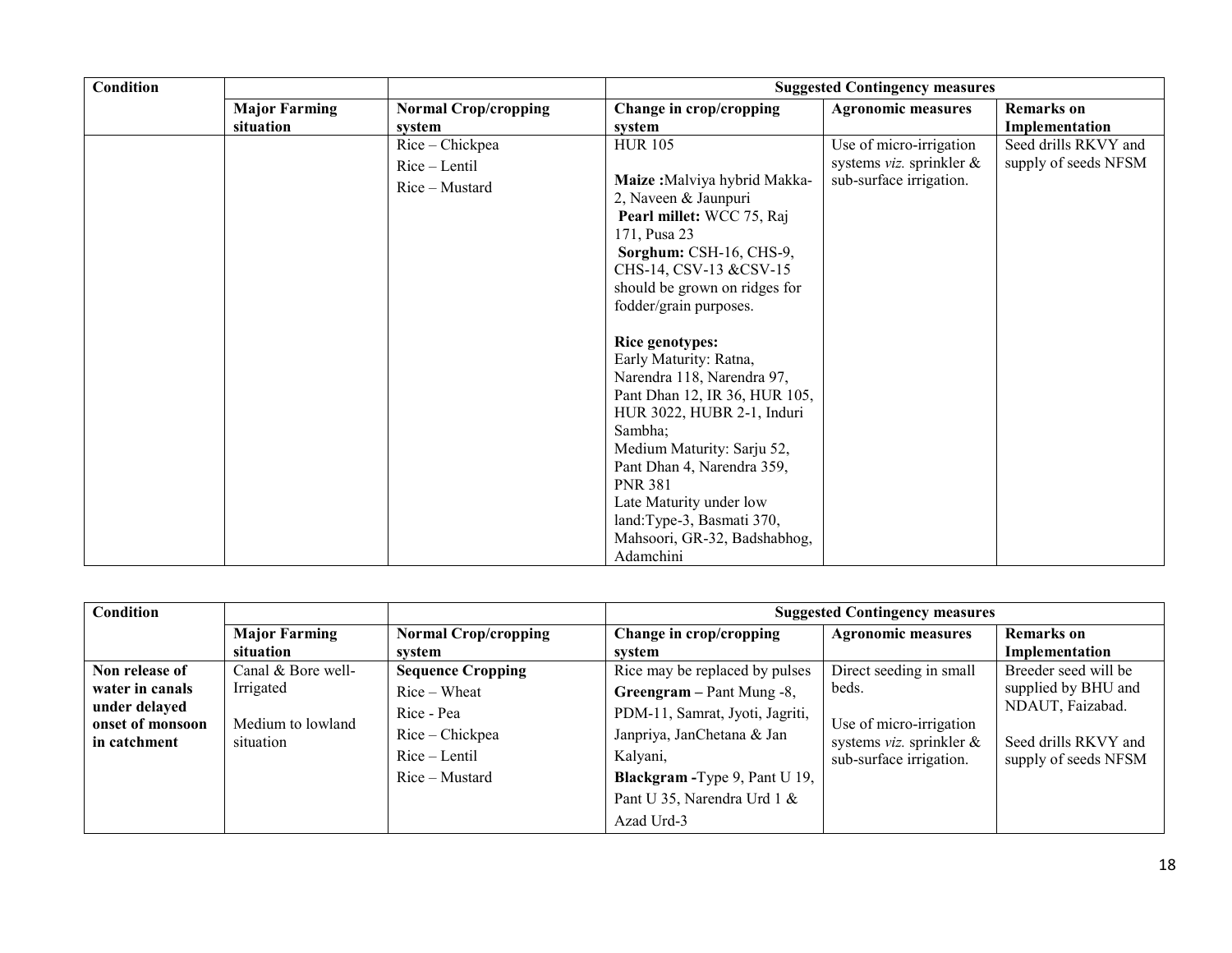| Condition |                                   |                                       |                                                                          | <b>Suggested Contingency measures</b> |                                     |
|-----------|-----------------------------------|---------------------------------------|--------------------------------------------------------------------------|---------------------------------------|-------------------------------------|
|           | <b>Major Farming</b><br>situation | <b>Normal Crop/cropping</b><br>svstem | Change in crop/cropping<br>system                                        | <b>Agronomic measures</b>             | <b>Remarks</b> on<br>Implementation |
|           |                                   |                                       | Oil seeds:                                                               |                                       |                                     |
|           |                                   |                                       | Sesame $-T$ ype 4, T-12,                                                 |                                       |                                     |
|           |                                   |                                       | T13, Shekhar, GT1, TC 25 &TC                                             |                                       |                                     |
|           |                                   |                                       | 28                                                                       |                                       |                                     |
|           |                                   |                                       | Vegetables : Cowpea/ Bhendi/<br>Brinjal/Chillies                         |                                       |                                     |
|           |                                   | Intercropping                         | Inter cropping of                                                        | Sowing of Pigeonpea at                | Breeder's seed may be               |
|           |                                   |                                       | $Pigeonpea + Sesame$                                                     | $90 \text{ cm} +$ two rows of         | obtained from BHU &                 |
|           |                                   |                                       | Pigeonpea + Blackgram                                                    | intercrops on ridges                  | Faizabad.                           |
|           |                                   |                                       | Pigeonpea + Greengram<br>Pigeonpea + Sorghum<br>Pigeonpea + Pearl millet |                                       | Ridger from RKVY                    |

| <b>Condition</b>             |                                |                             | <b>Suggested Contingency measures</b> |                                               |                        |
|------------------------------|--------------------------------|-----------------------------|---------------------------------------|-----------------------------------------------|------------------------|
|                              | <b>Major Farming</b>           | <b>Normal Crop/cropping</b> | Change in crop/cropping               | <b>Agronomic measures</b>                     | <b>Remarks</b> on      |
|                              | situation                      | system                      | system                                |                                               | Implementation         |
| <b>Lack of inflows</b>       | Canal & Bore well-             | <b>Sequence Cropping</b>    | <b>Rice genotypes:</b> (Early         | Conservation tillage.                         | Breeder's seed will be |
| into tanks due to            | Irrigated                      | $Rice-Wheat$                | Maturity: Ratna, Narendra 118,        |                                               | supplied by BHU and    |
| insufficient                 |                                | Rice - Pea                  | Narendra 97, Pant Dhan 12, IR         | Sowing of Pearl millet $\&$                   | NDAUT, Faizabad.       |
| /delayed onset of<br>monsoon | Medium to lowland<br>situation | Rice – Chickpea             | 36, HUR 105, HUR 3022,                | Sorghum for grain<br>purposes at a spacing of | Seed drills RKVY and   |
|                              |                                | $Rice - Lentil$             | HUBR 2-1, Induri Sambha;              | 45 cm on ridges.                              | supply of seeds NFSM   |
|                              |                                | $Rice$ – Mustard            | Medium Maturity: Sarju 52,            |                                               |                        |
|                              |                                |                             | Pant Dhan 4, Narendra 359,            | 2% of foliar application                      |                        |
|                              |                                |                             | PNR 381 Late Maturity under           | of Urea at vegetative                         |                        |
|                              |                                |                             | low land: Type-3, Basmati 370,        | stage.                                        |                        |
|                              |                                |                             | Mahsoori, GR-32, Badshabhog,          | Use of mulches                                |                        |
|                              |                                |                             | Adamchini)                            | (straw/dust).                                 |                        |
|                              |                                |                             |                                       |                                               |                        |
|                              |                                |                             | Grow fodder crops such as             |                                               |                        |
|                              |                                |                             | Cowpea: Russian Giant, UPC            |                                               |                        |
|                              |                                |                             | 5286, UPC 5287, NP 3                  |                                               |                        |
|                              |                                |                             | Sorghum: PC 6, PC 9, UP               |                                               |                        |
|                              |                                |                             | Chari-1 &2, Pant Chari-3, HC          |                                               |                        |
|                              |                                |                             | 308 & Haryana Chari 171               |                                               |                        |
|                              |                                |                             | Maize: $(Desi (T 41) Hybrid)$         |                                               |                        |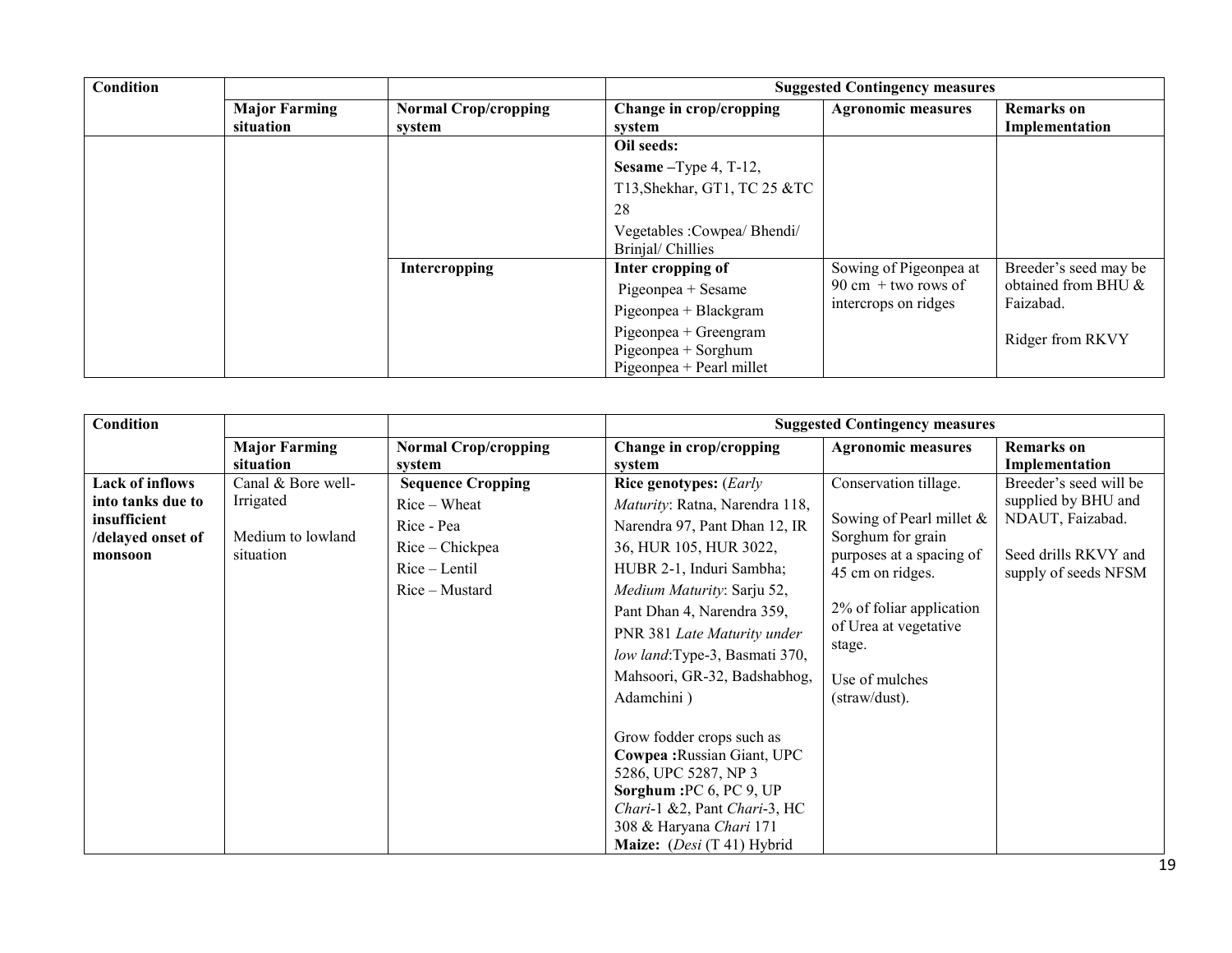| Condition |                                   |                                       | <b>Suggested Contingency measures</b>                                                                                                                                                               |                                                                                       |                                     |
|-----------|-----------------------------------|---------------------------------------|-----------------------------------------------------------------------------------------------------------------------------------------------------------------------------------------------------|---------------------------------------------------------------------------------------|-------------------------------------|
|           | <b>Major Farming</b><br>situation | <b>Normal Crop/cropping</b><br>system | Change in crop/cropping<br>system                                                                                                                                                                   | <b>Agronomic measures</b>                                                             | <b>Remarks</b> on<br>Implementation |
|           |                                   |                                       | Ganga $-2$ , 5 & 7 and<br>Composites - Kissan, African<br>Tall & Vijay) $\&$<br>Pearl millet : Gaint Bajra, Raj<br>Bajra-2<br>Grow Pearl millet (WCC 75,<br>Raj 171, Pusa 23) for grain<br>purpose. |                                                                                       |                                     |
|           |                                   | Intercropping                         | Pigeonpea + Pearl millet<br>$Pigeonpea + Sesame$                                                                                                                                                    | Conservation tillage -<br>ridge furrows.<br>Use of mulches (straw $\&$<br>dust both). |                                     |

| Condition                                                             |                                                                   |                                                                                                                | <b>Suggested Contingency measures</b>                                                                                                                |                                                                                                                               |                                                                                                                   |  |
|-----------------------------------------------------------------------|-------------------------------------------------------------------|----------------------------------------------------------------------------------------------------------------|------------------------------------------------------------------------------------------------------------------------------------------------------|-------------------------------------------------------------------------------------------------------------------------------|-------------------------------------------------------------------------------------------------------------------|--|
|                                                                       | <b>Major Farming</b><br>situation                                 | <b>Normal Crop/cropping</b><br>system                                                                          | Change in crop/cropping<br>svstem                                                                                                                    | <b>Agronomic measures</b>                                                                                                     | <b>Remarks</b> on<br>Implementation                                                                               |  |
| <b>Insufficient</b><br>groundwater<br>recharge due to<br>low rainfall | Canal & Bore well-<br>Irrigated<br>Medium to lowland<br>situation | <b>Sequence Cropping</b><br>$Rice-Wheat$<br>Rice - Pea<br>Rice – Chickpea<br>$Rice - Lentil$<br>Rice – Mustard | Rice should be replaced by<br>pulses (green gram & black<br>gram), oilseeds (Sesame) in<br>Kharif and wheat by greengram<br>& lentil in Rabi season. | Direct seeding in small<br>beds.<br>Use of micro-irrigation<br>systems <i>viz</i> . sprinkler $\&$<br>sub-surface irrigation. | Breeder's seed will be<br>supplied by BHU and<br>NDAUT, Faizabad.<br>Seed drills RKVY and<br>supply of seeds NFSM |  |
|                                                                       |                                                                   | Intercropping                                                                                                  | Pigeonpea + Pearl millet<br>Pigeonpea + Sesame<br>Pigeonpea + Sorghum                                                                                | Conservation tillage -<br>ridge furrows.<br>Use of mulches (straw<br>& dust both).                                            |                                                                                                                   |  |

2.2: Unusual rains (untimely, unseasonal etc) (for both rainfed and irrigated situations)

| $\cap$ ondition                                                         | <b>Suggested contingency measures</b> |                        |                     |              |
|-------------------------------------------------------------------------|---------------------------------------|------------------------|---------------------|--------------|
| Continuous high rainfall in a<br>short span leading to water<br>logging | Vegetative stage                      | <b>Flowering stage</b> | Crop maturity stage | Post harvest |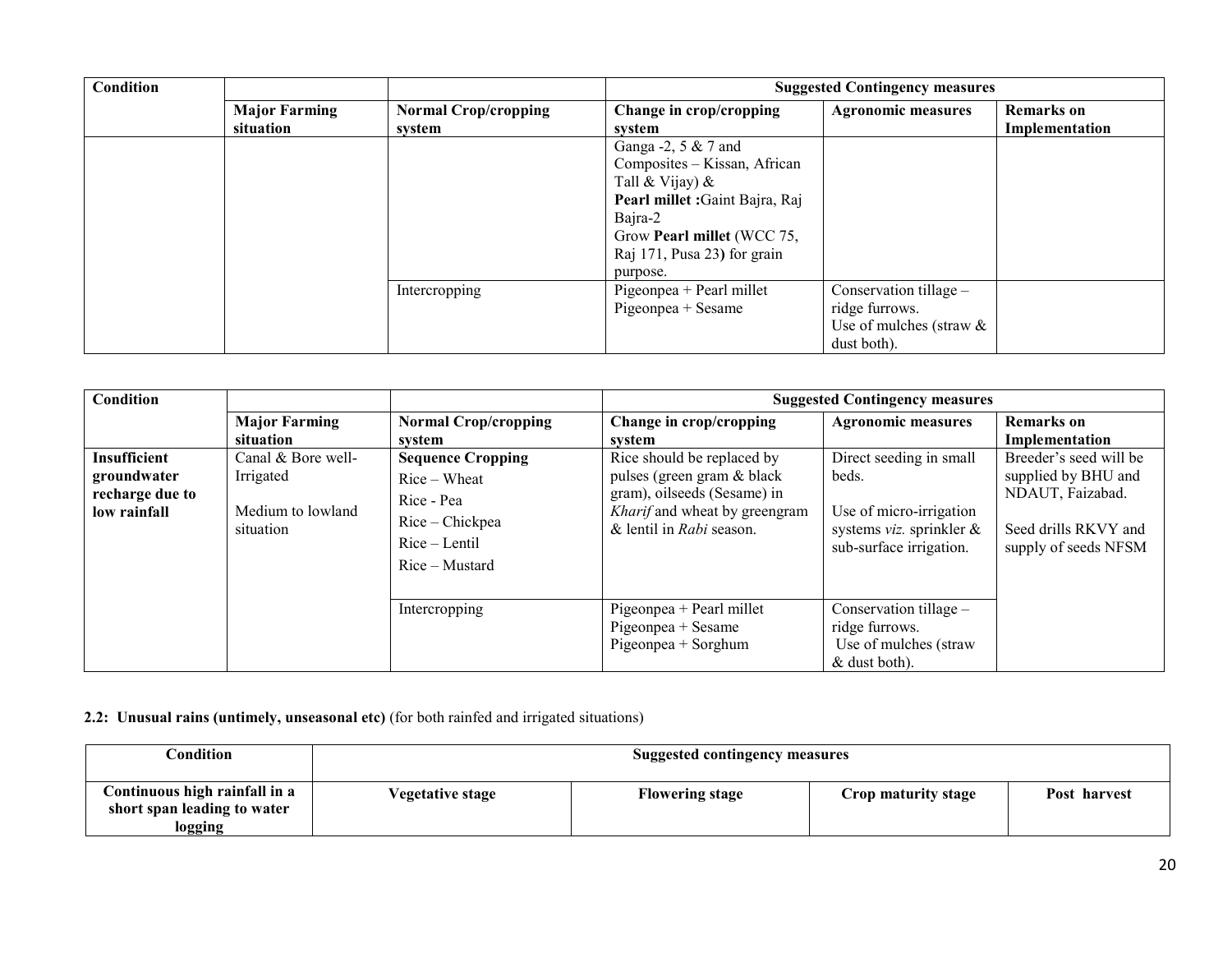| Wheat                                              | Provide drainage                                     | Drain out excess water                                                                  | Harvesting at physiological<br>maturity                                        | Shift to safer place              |
|----------------------------------------------------|------------------------------------------------------|-----------------------------------------------------------------------------------------|--------------------------------------------------------------------------------|-----------------------------------|
| Rice                                               | Provide drainage                                     | Proper bunding<br>Drain out excess water                                                | Harvesting at physiological<br>maturity                                        | Shift to safer place              |
| Maize                                              | Provide drainage and<br>Practice of sowing on ridges | Make inter-row furrow to Drain<br>out excess water                                      | Harvesting at physiological<br>maturity                                        | Shift to safer place              |
| Pigeonpea                                          | Provide drainage and<br>Practice of sowing on ridges | Make inter-row furrow to Drain<br>out excess water                                      | Harvesting at physiological<br>maturity                                        | Shift to safer place              |
| Chickpea                                           | Provide drainage                                     | Drain out excess water                                                                  | Harvesting at physiological<br>maturity                                        | Shift to safer place              |
| Horticulture vegetable                             |                                                      |                                                                                         |                                                                                |                                   |
| Potato                                             | Drain out excess water<br>Sow on ridges              | Drain out excess water<br>Sow on ridges                                                 | Drain out excess water<br>Sow on ridges                                        | Shift to safer place              |
| Onion                                              |                                                      |                                                                                         | Drain out excess water                                                         | Shift to safer place              |
| Tomato                                             | Drain out excess water<br>Sow on ridges              | Drain out excess water                                                                  | Drain out excess water                                                         | Shift to safer place              |
| Cauliflower                                        | Drain out excess water<br>Sow on ridges              | Drain out excess water                                                                  | Drain out excess water                                                         | Shift to safer place              |
| Vegetable Pea                                      | Drain out excess water<br>Sow on ridges              | Drain out excess water                                                                  | Drain out excess water                                                         | Shift to safer place              |
| Heavy rainfall with high speed Winds in short span |                                                      |                                                                                         |                                                                                |                                   |
| Wheat                                              | Drain out excess water                               | Drain out excess water and speed<br>of wind may be protected with<br>vegetable barriers | Drain out excess water and<br>protect with vegetable<br>barriers from wind     | Keep the grains at<br>safer place |
| Rice                                               | Drain out excess water                               | Drain out excess water protected<br>with vegetable barriers                             | Drain out excess water and<br>protect with vegetable<br>barriers from wind     | Keep the grains at<br>safer place |
| Maize                                              | Drain out excess water<br>sowing on ridges           | Drain out excess water<br>sowing on ridges                                              | Drain out excess water.<br>Harvesting at physiological<br>maturity (Cob stage) | Keep the grains at<br>safer place |
| Pigeonpea                                          | Drain out excess water<br>sowing on ridges           | Make inter-row furrow to<br>drain out excess water                                      | Drain out excess water<br>through furrows                                      | Keep the grains at<br>safer place |
| Chickpea                                           | Drain out excess water                               | Drain out excess water                                                                  | Drain out excess water and<br>tie the plants amongst them                      | Keep the grains at<br>safer place |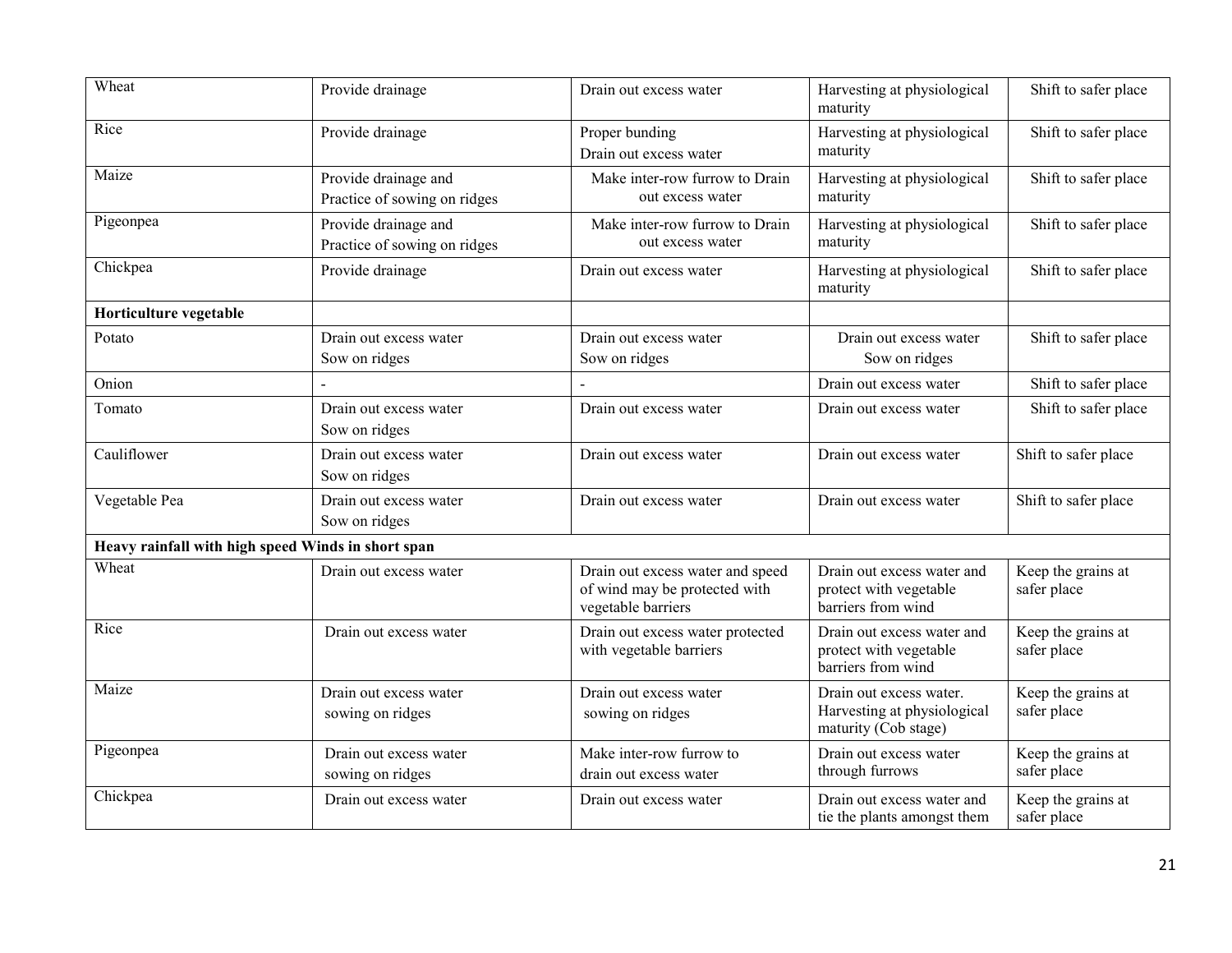| <b>Horticulture (Vegetable Crops)</b>                  |                                                                            |                                                                           |                                                                           |                                                           |
|--------------------------------------------------------|----------------------------------------------------------------------------|---------------------------------------------------------------------------|---------------------------------------------------------------------------|-----------------------------------------------------------|
| Potato                                                 | Drain out excess water                                                     | Drain out excess water                                                    | Drain out excess water                                                    | Shift to safer place                                      |
| Onion                                                  |                                                                            |                                                                           | Drain out excess water                                                    | Shift to safer place                                      |
| Tomato                                                 | Drain out excess water<br>Sow on ridges                                    | Drain out excess water protected<br>with vegetable barriers               | Drain out excess water<br>protected with vegetable<br>barriers            | Shift to safer place                                      |
| Cauliflower                                            | Drain out excess water<br>Sow on ridges                                    | Drain out excess water<br>Sow on ridges                                   | Drain out excess water Sow<br>on ridges                                   | Shift to safer place                                      |
| Vegetable Pea                                          | Drain out excess water<br>Sow on ridges                                    | Drain out excess water<br>Sow on ridges                                   | Drain out excess water Sow<br>on ridges                                   | Shift to safer place                                      |
| Outbreak of pests and diseases due to unseasonal rains |                                                                            |                                                                           |                                                                           |                                                           |
| Wheat                                                  | -do                                                                        | -do                                                                       | $-do$                                                                     | -do                                                       |
| Rice                                                   | Need based plant protection<br>(integrated pest and disease<br>management) | Need based plant protection<br>(integrated pest and disease<br>management | Need based plant protection<br>(integrated pest and disease<br>management | Safe storage against<br>stored grain pest and<br>diseases |
| Maize                                                  | $-do$                                                                      | $-do$                                                                     | -do                                                                       | $-do$                                                     |
| Pigeonpea                                              | -do                                                                        | -do                                                                       | -do                                                                       | -do                                                       |
| Chickpea                                               | -do                                                                        | $-do$                                                                     | -do                                                                       | -do                                                       |
| <b>Horticulture (Vegetable Crops)</b>                  | $-do-$                                                                     | $-do-$                                                                    | $-do$                                                                     | $-do$                                                     |
| Potato                                                 | $-do-$                                                                     | $-do-$                                                                    | $-do-$                                                                    | $-do-$                                                    |
| Onion                                                  | $-do$                                                                      | $-do-$                                                                    | -do-                                                                      | $-do-$                                                    |
| Tomato                                                 | $-do-$                                                                     | $-do-$                                                                    | $-do$                                                                     | $-do$                                                     |
| Cauliflower                                            | $-do-$                                                                     | $-do-$                                                                    | $-do-$                                                                    | $-do-$                                                    |
| Vegetable Pea                                          | $-do$                                                                      | $-do-$                                                                    | $-do-$                                                                    | $-do$                                                     |

#### 2.3Floods

| Condition                                      | Suggested contingency measure                          |                  |                                            |                                         |  |
|------------------------------------------------|--------------------------------------------------------|------------------|--------------------------------------------|-----------------------------------------|--|
| Transient water logging/<br>partial inundation | Seedling / nursery stage                               | Vegetative stage | Reproductive stage                         | At harvest                              |  |
| Rice                                           | should be<br>variety<br>maturing<br>Early<br>preferred | Provide drainage | Provide drainage<br>Prevent premature seed | Harvesting at physiological<br>maturity |  |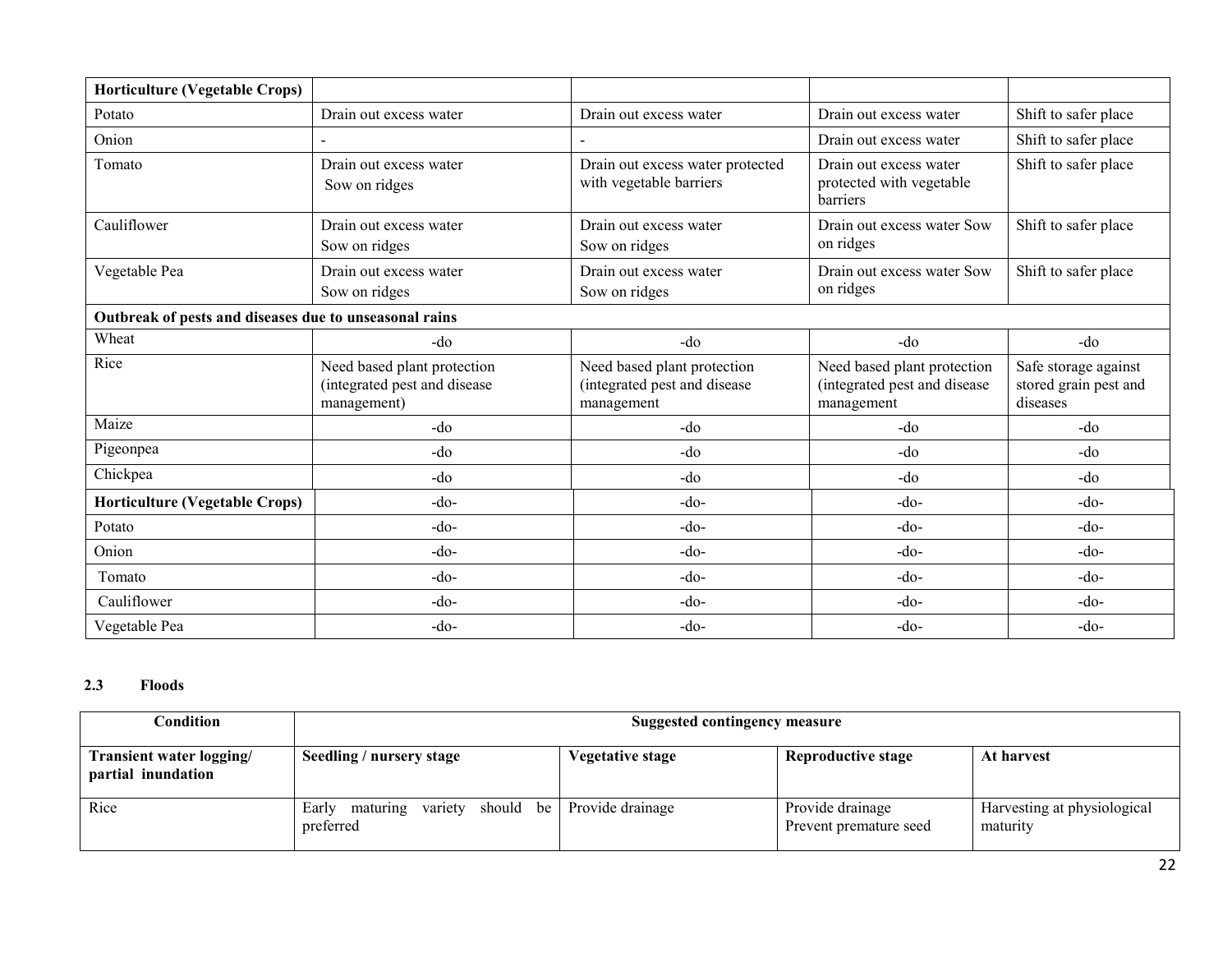|                                             |                                                                                                                    |                                                                            | germination                                                  | Shift produce to safer place<br>Provision for buying /<br>marketing of discoloured<br>grain at the earliest to provide<br>relief |
|---------------------------------------------|--------------------------------------------------------------------------------------------------------------------|----------------------------------------------------------------------------|--------------------------------------------------------------|----------------------------------------------------------------------------------------------------------------------------------|
| Maize                                       | Drain out excess water                                                                                             | Drain out excess water                                                     | Drain out excess water                                       | Harvesting at physiological<br>maturity                                                                                          |
| Pigeonpea                                   | Drain out excess water                                                                                             | Drain out excess water                                                     | Drain out excess water                                       | Harvesting at physiological<br>maturity                                                                                          |
| Continuous submergence for more than 2 days |                                                                                                                    |                                                                            |                                                              |                                                                                                                                  |
| Rice                                        | Varieties having submergence<br>resistance should be grown viz.<br>Swarana sub-1, IR-64 sub-1<br>Community nursery | Re transplanting after cessation<br>of flood from community<br>nursery.    | Prevent premature seed<br>germination<br>Plan for early rabi | Harvesting at physiological<br>maturity                                                                                          |
| Maize                                       | Replace by submerged rice varieties<br>viz. Swarana sub-1, IR-64 sub-1.                                            | Replace by submerged rice<br>varieties viz. Swarana sub-1,<br>IR-64 sub-1. |                                                              | $\overline{a}$                                                                                                                   |
| Pigeonpea                                   | Replace by submerged rice varieties<br>viz. Swarana sub-1, IR-64 sub-1.                                            | Replace by submerged rice<br>varieties viz. Swarana sub-1,<br>IR-64 sub-1. |                                                              |                                                                                                                                  |
| Sea water intrusion                         | Not applicable                                                                                                     |                                                                            |                                                              |                                                                                                                                  |

#### 2.4Extreme events: High temperature (heat wave) / Cold wave/Frost/ Hailstorm /Cyclone/Fog

| <b>Extreme event type</b> | Suggested contingency measure <sup>r</sup> |                         |                                  |                             |  |
|---------------------------|--------------------------------------------|-------------------------|----------------------------------|-----------------------------|--|
|                           | Seedling / nursery stage                   | <b>Vegetative stage</b> | <b>Reproductive stage</b>        | At harvest                  |  |
| <b>Heat Wave</b>          |                                            |                         |                                  |                             |  |
| Wheat                     |                                            |                         | Provide irrigation during stress | Harvesting at physiological |  |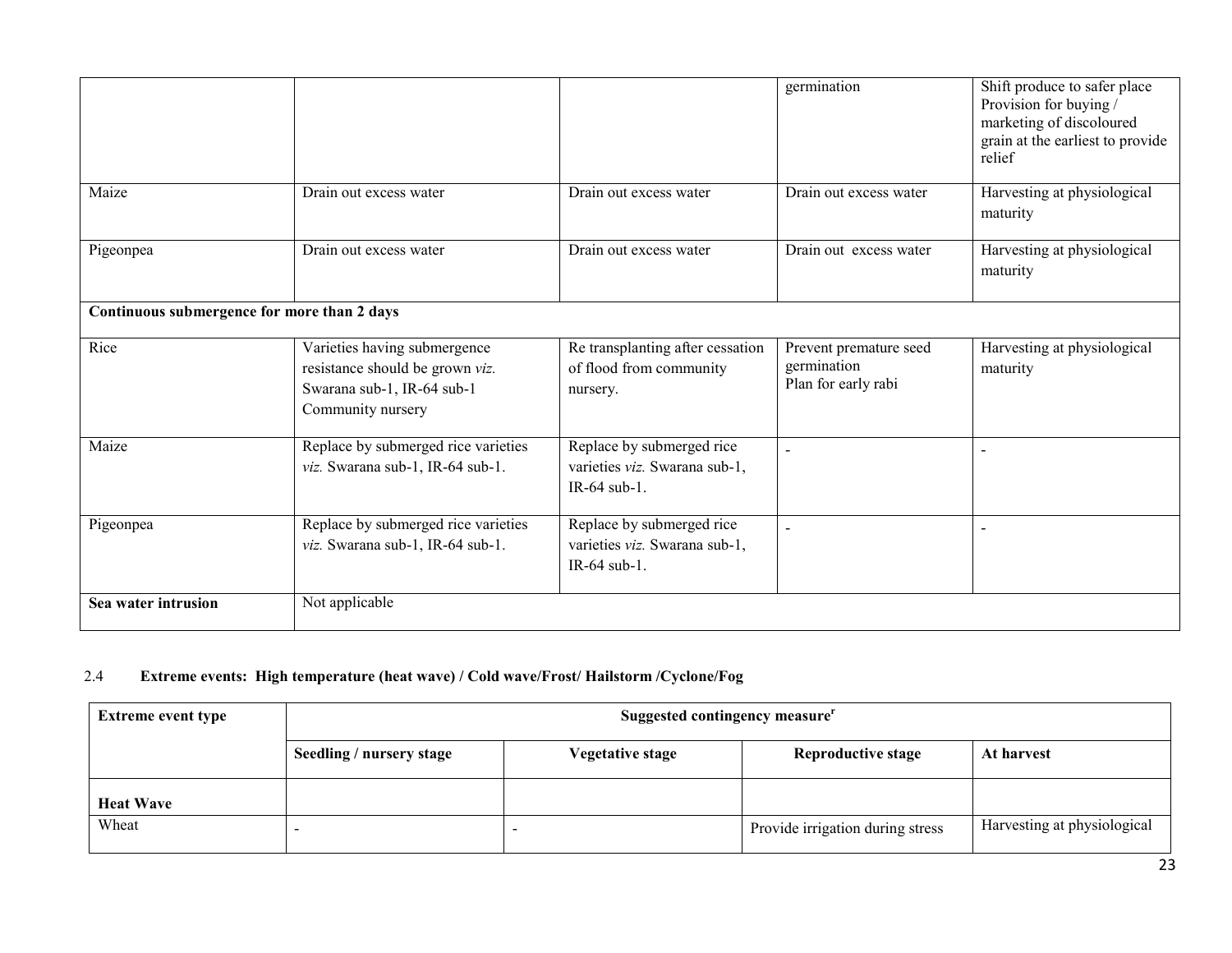|                                   |                                            |                                                                                                                           | along with growing heat resistant<br>varieties (stay green colour<br>varieties)<br>Foliar application of 2% urea | maturity                                                                              |
|-----------------------------------|--------------------------------------------|---------------------------------------------------------------------------------------------------------------------------|------------------------------------------------------------------------------------------------------------------|---------------------------------------------------------------------------------------|
| Rice                              | Provide irrigation                         | Proper irrigation during stress<br>period along with growing heat<br>resistant varieties<br>Foliar application of 2% urea |                                                                                                                  |                                                                                       |
| Maize                             |                                            | Proper irrigation                                                                                                         | $\blacksquare$                                                                                                   | $\sim$                                                                                |
| Pigeonpea                         | Conservation tillage - ridges &<br>furrows | Conservation tillage - ridges &<br>furrows                                                                                | Heat tolerant varieties should be<br>grown, light irrigation                                                     | Harvesting at physiological<br>maturity                                               |
| Chickpea                          |                                            |                                                                                                                           | Heat tolerant varieties should be<br>grown, light irrigation                                                     | Harvesting at physiological<br>maturity                                               |
| Horticulture<br>(Vegetable Crops) |                                            |                                                                                                                           |                                                                                                                  |                                                                                       |
| Potato                            | Provide irrigation                         | Provide irrigation                                                                                                        | Provide irrigation                                                                                               | Provide irrigation                                                                    |
| Onion                             | Provide irrigation                         | Provide irrigation                                                                                                        | Provide irrigation                                                                                               | Provide irrigation                                                                    |
| Tomato                            | Provide irrigation                         | Provide irrigation                                                                                                        | Provide irrigation                                                                                               | Provide irrigation                                                                    |
| Cold wave                         |                                            |                                                                                                                           |                                                                                                                  |                                                                                       |
| Wheat                             |                                            | Proper irrigation through out stress<br>along with growing cold tolerant<br>varieties                                     | Proper irrigation through out<br>stress along with growing cold<br>tolerant varieties                            | Proper irrigation through out<br>stress along with growing<br>cold tolerant varieties |
| Pigeonpea                         |                                            |                                                                                                                           | Proper irrigation & growing cold<br>tolerant varieties                                                           |                                                                                       |
| Chickpea                          |                                            | Proper irrigation through out stress<br>along with growing cold tolerant<br>varieties                                     | Proper irrigation through out<br>stress along with growing cold<br>tolerant varieties                            | Proper irrigation through out<br>stress along with growing<br>cold tolerant varieties |
| Horticulture                      |                                            |                                                                                                                           |                                                                                                                  |                                                                                       |
| (Vegetable Crops)<br>Potato       | $\overline{\phantom{a}}$                   | Provide irrigation                                                                                                        | Provide irrigation                                                                                               |                                                                                       |
|                                   |                                            |                                                                                                                           |                                                                                                                  |                                                                                       |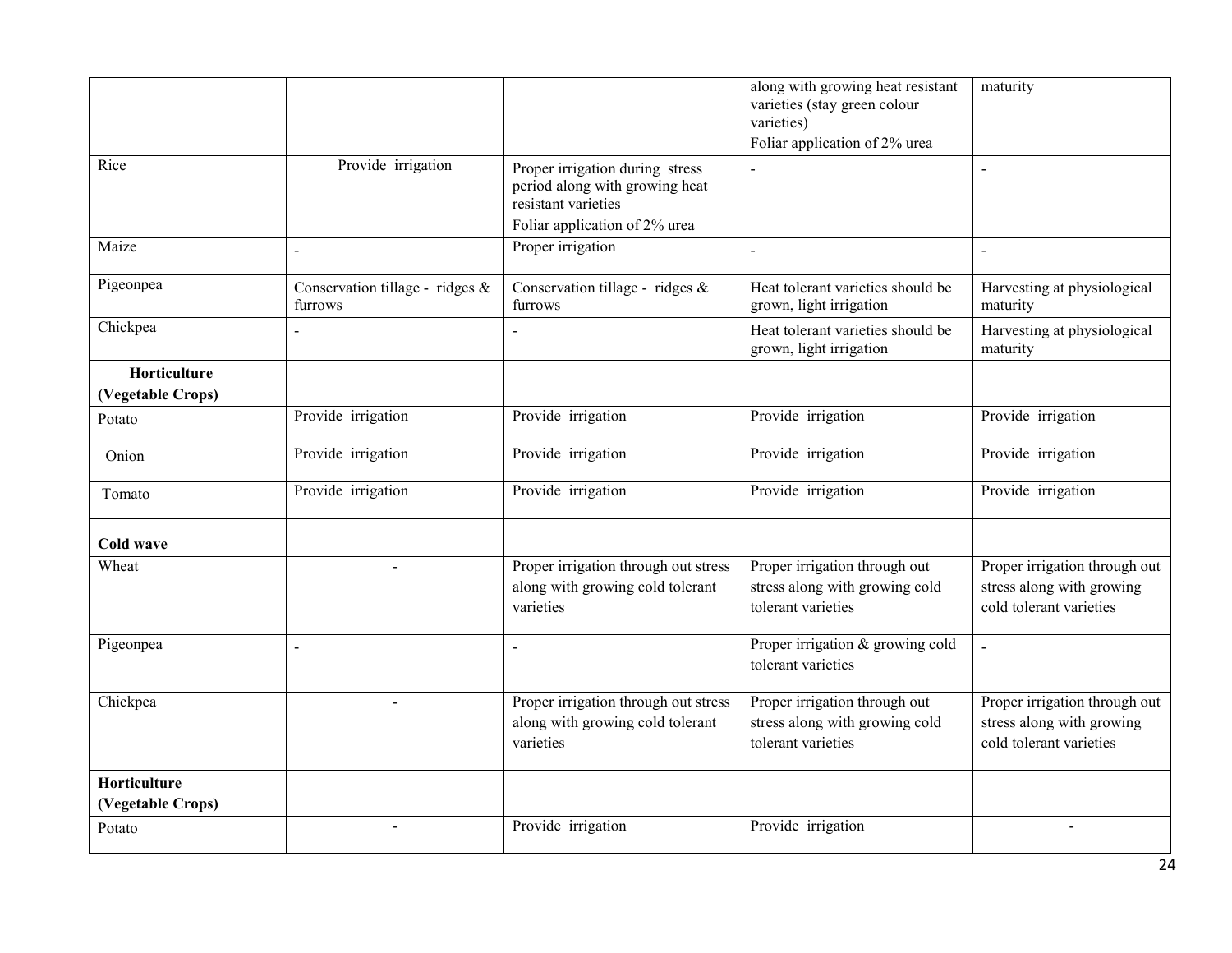| Tomato                            |                                                                                                         | Provide irrigation                                 | Provide irrigation                                                                                    |                                                                  |
|-----------------------------------|---------------------------------------------------------------------------------------------------------|----------------------------------------------------|-------------------------------------------------------------------------------------------------------|------------------------------------------------------------------|
| Cauliflower                       |                                                                                                         |                                                    | Keep the surroundings<br>warm(burning the waste<br>materials) $\&$ growing cold<br>tolerant varieties | Harvest the crop at pre-<br>mature stage                         |
| Vegetable Pea                     |                                                                                                         |                                                    | Keep the surroundings<br>warm(burning the waste<br>materials) & growing cold<br>tolerant varieties    | Harvest the crop at pre-<br>mature stage                         |
| Frost                             |                                                                                                         |                                                    |                                                                                                       |                                                                  |
| Wheat                             |                                                                                                         | Tolerant/resistant varieties should<br>be grown    | Tolerant/resistant varieties should<br>be grown                                                       | $\overline{a}$                                                   |
| Pigeonpea                         | $\ddot{\phantom{a}}$                                                                                    | Tolerant/resistant varieties should<br>be grown    | Tolerant/resistant varieties should<br>be grown                                                       | Tolerant/resistant varieties<br>should be grown                  |
| Chickpea                          | $\overline{a}$                                                                                          | Tolerant/resistant varieties should<br>be grown    | Tolerant/resistant varieties should<br>be grown                                                       |                                                                  |
| Horticulture<br>(Vegetable Crops) |                                                                                                         |                                                    |                                                                                                       |                                                                  |
| Cauliflower                       | $\overline{a}$                                                                                          |                                                    | Resistant varieties should be<br>grown                                                                | Pre-mature harvest                                               |
| Vegetable Pea                     | $\overline{a}$                                                                                          |                                                    | Resistant varieties should be<br>grown                                                                | Pre-mature harvest                                               |
| <b>Hailstorm</b>                  |                                                                                                         |                                                    |                                                                                                       |                                                                  |
| Wheat                             | Resowing of crop with suitable<br>late sowing varieties viz. HUW<br>234, UP 2425, K 9162, Triveni.      | Replace wheat by Vegetable crops<br>such as Onion. | Harvest for fodder purpose and<br>sowing Greengram.                                                   | Harvest at Physiological<br>maturity and keep at safer<br>palce. |
| Pigeonpea                         |                                                                                                         |                                                    | Harvest for fodder purpose.                                                                           | Harvest at Physiological<br>maturity and keep at safer<br>place. |
| Chickpea                          | Resowing of crop with suitable<br>late sowing varieties viz. Pusa<br>372, PGD 84-10, Uday, Pant<br>G186 | Replace gram by Vegetable crops<br>such as Onion.  | Harvest for vegetable purpose and<br>sowing Green gram after the<br>harvest.                          | Harvest at Physiological<br>maturity and keep at safer<br>place. |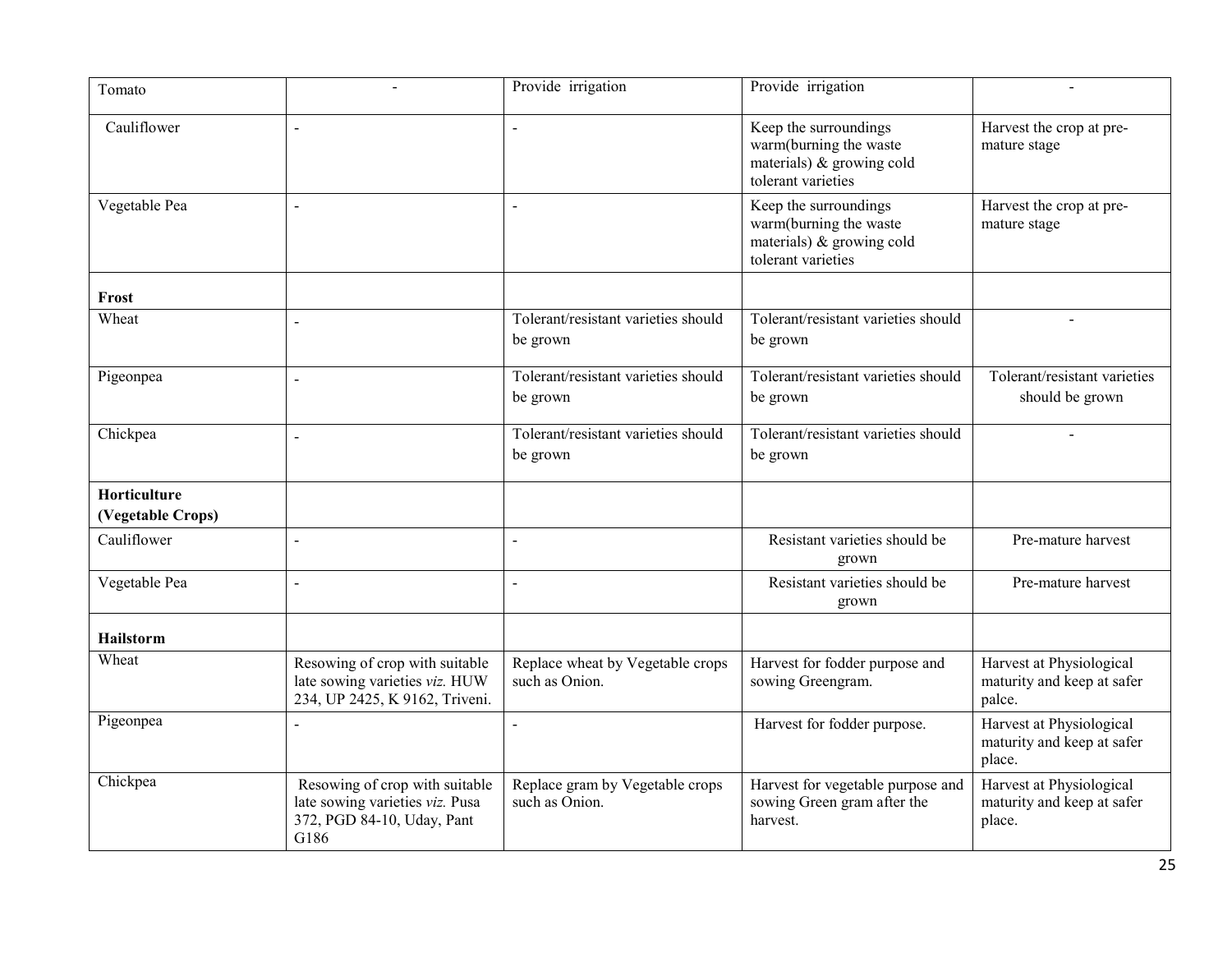| Horticulture  |                |                        |                               |                                  |  |
|---------------|----------------|------------------------|-------------------------------|----------------------------------|--|
| Potato        | Resowing       | Resowing               | $\overline{\phantom{0}}$      | <b>.</b>                         |  |
| Tomato        | Replanting     | Replanting/Gap filling | -                             | Pre-mature plucking              |  |
| Cauliflower   |                |                        | Pre-mature harvest            | Pre-mature harvest               |  |
| Vegetable Pea |                |                        | Pre-mature harvest (Greenpod) | Pre-mature harvest<br>(Greenpod) |  |
| Cyclone       | Not applicable |                        |                               |                                  |  |

### 2.5 Contingent strategies for Livestock, Poultry & Fisheries

### 2.5.1 Livestock

|                                         | <b>Suggested contingency measures</b>                                                                                                                                                                        |                                                                                                                                                                                                                                                |                    |  |  |
|-----------------------------------------|--------------------------------------------------------------------------------------------------------------------------------------------------------------------------------------------------------------|------------------------------------------------------------------------------------------------------------------------------------------------------------------------------------------------------------------------------------------------|--------------------|--|--|
|                                         | <b>Before the events</b>                                                                                                                                                                                     | During the event                                                                                                                                                                                                                               | After the event    |  |  |
| <b>Drought</b>                          |                                                                                                                                                                                                              |                                                                                                                                                                                                                                                |                    |  |  |
| Feed and fodder<br>availability         | Insurance<br>Encourage perennial fodder on bunds and waste<br>land on community basis<br>Establishing fodder banks, encouraging fodder<br>crops in irrigated area<br>Silage – using excess fodder for silage | Utilizing fodder from perennial trees and Fodder<br>bank reserves.<br>Utilizing fodder stored in silage.<br>Transporting excess fodder from adjoining<br>districts<br>Use of feed mixtures.<br>Allow the cattle's for grazing at barren lands. | Availing Insurance |  |  |
| <b>Drinking water</b>                   | Preserving water in the tank for drinking purpose<br>Excavation of Bore wells                                                                                                                                | Using preserved water in the tanks for drinking.<br>Wherever ground water resources are available<br>priority for drinking purpose.                                                                                                            |                    |  |  |
| <b>Health and disease</b><br>management | Veterinary preparedness with medicines and<br>vaccines                                                                                                                                                       | Conducting mass animal Health Camps and<br>treating the affected once in Campaign                                                                                                                                                              |                    |  |  |
| <b>Floods</b>                           |                                                                                                                                                                                                              |                                                                                                                                                                                                                                                |                    |  |  |
| <b>Feed and fodder</b><br>availability  | Grow the fodder crops at safer places (non-flood<br>prone area)                                                                                                                                              | Utilizing fodder from perennial trees and Fodder<br>bank reserves.<br>Utilizing fodder stored in silage.                                                                                                                                       | Availing insurance |  |  |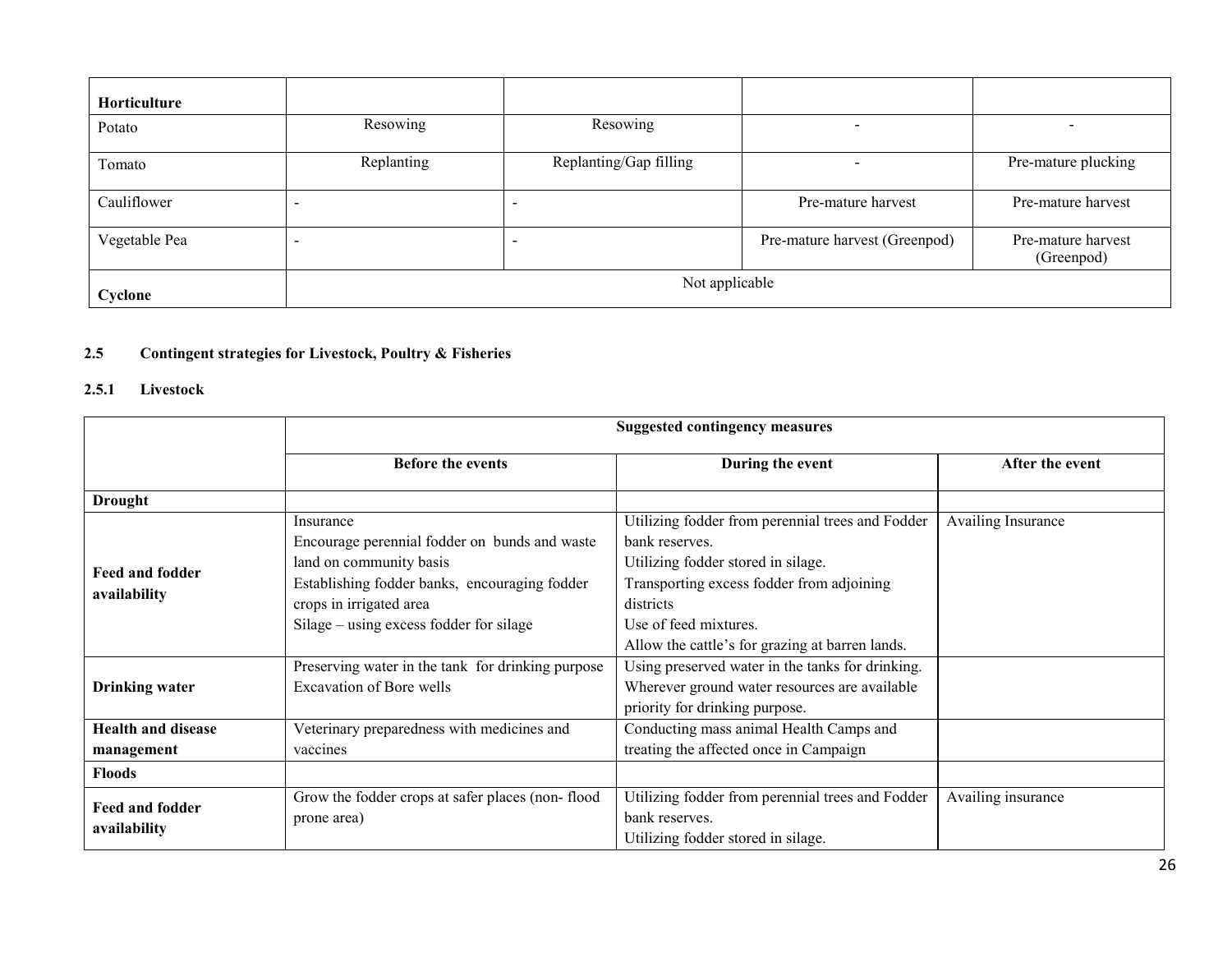|                           |                                            | Transporting excess fodder from adjoining  |  |
|---------------------------|--------------------------------------------|--------------------------------------------|--|
|                           |                                            | districts                                  |  |
|                           |                                            | Use of feed mixtures.                      |  |
|                           |                                            | Shift the live stocks at safer place.      |  |
|                           |                                            | Shift the live stocks at safer place where |  |
| <b>Drinking</b> water     |                                            | drinking water is available.               |  |
| <b>Health and disease</b> | Veterinary preparedness with medicines and | Conducting mass animal Health Camps and    |  |
| management                | vaccines                                   | treating the affected once in Campaign     |  |
| Cyclone                   |                                            |                                            |  |
| Feed and fodder           |                                            |                                            |  |
| availability              |                                            |                                            |  |
| <b>Drinking water</b>     |                                            |                                            |  |
| <b>Health and disease</b> |                                            |                                            |  |
| management                |                                            |                                            |  |
|                           |                                            |                                            |  |
| Heat wave and cold wave   |                                            |                                            |  |
| Shelter/environment       |                                            |                                            |  |
| management                |                                            |                                            |  |
|                           |                                            |                                            |  |
| <b>Health and disease</b> |                                            |                                            |  |
| management                |                                            |                                            |  |
|                           |                                            |                                            |  |

### 2.5.2 Poultry

|                                     | <b>Suggested contingency measures</b>                     |                                      |                                                                  | Convergence/linkages with<br>ongoing programs, if any |
|-------------------------------------|-----------------------------------------------------------|--------------------------------------|------------------------------------------------------------------|-------------------------------------------------------|
|                                     | <b>Before the event</b>                                   | During the event                     | After the event                                                  |                                                       |
| <b>Drought</b>                      | Insurance & Integration<br>Establishing feed reserve Bank | Utilizing from feed reserve<br>banks | Availing insurance<br>Strengthening feed reserve<br><b>Banks</b> |                                                       |
| <b>Shortage of feed ingredients</b> |                                                           |                                      |                                                                  |                                                       |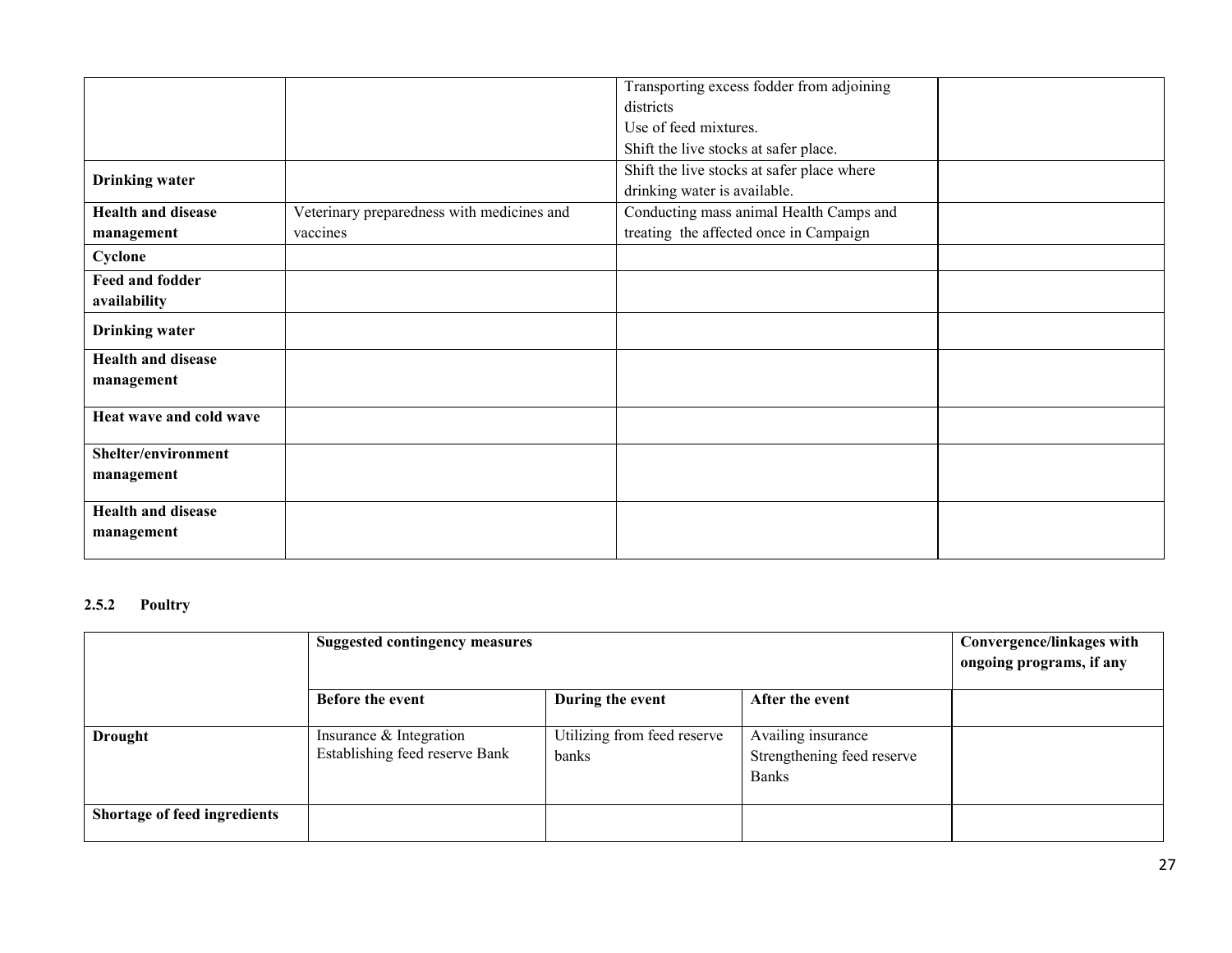| <b>Drinking water</b>                   |                                                                                    |                                  |                        |  |
|-----------------------------------------|------------------------------------------------------------------------------------|----------------------------------|------------------------|--|
| <b>Health and disease</b><br>management | <b>Emergency Veterinary</b><br>preparedness with medicines<br>vaccination to birds | Campaign and Mass<br>Vaccination | Culling affected birds |  |
| Heat wave and cold wave                 |                                                                                    |                                  |                        |  |
| Shelter/environment<br>management       |                                                                                    |                                  |                        |  |
| <b>Health and disease</b><br>management |                                                                                    |                                  |                        |  |

#### 2.5.3Fisheries/ Aquaculture

|                                                                       | <b>Suggested contingency measures</b> |                  |                 |
|-----------------------------------------------------------------------|---------------------------------------|------------------|-----------------|
|                                                                       | Before the event                      | During the event | After the event |
| 1) Drought                                                            |                                       |                  |                 |
| A. Capture                                                            |                                       |                  |                 |
| Marine                                                                |                                       |                  |                 |
| Inland                                                                |                                       |                  |                 |
| (i) Shallow water depth due to<br>insufficient rains/inflow           |                                       |                  |                 |
| (ii) Changes in water quality                                         |                                       |                  |                 |
| (iii) Any other                                                       |                                       |                  |                 |
| <b>B.</b> Aquaculture                                                 |                                       |                  |                 |
| (i) Shallow water in ponds due to<br>insufficient rains/inflow        |                                       |                  |                 |
| (ii) Impact of salt load build up in ponds<br>change in water quality |                                       |                  |                 |
| (iii) Any other                                                       |                                       |                  |                 |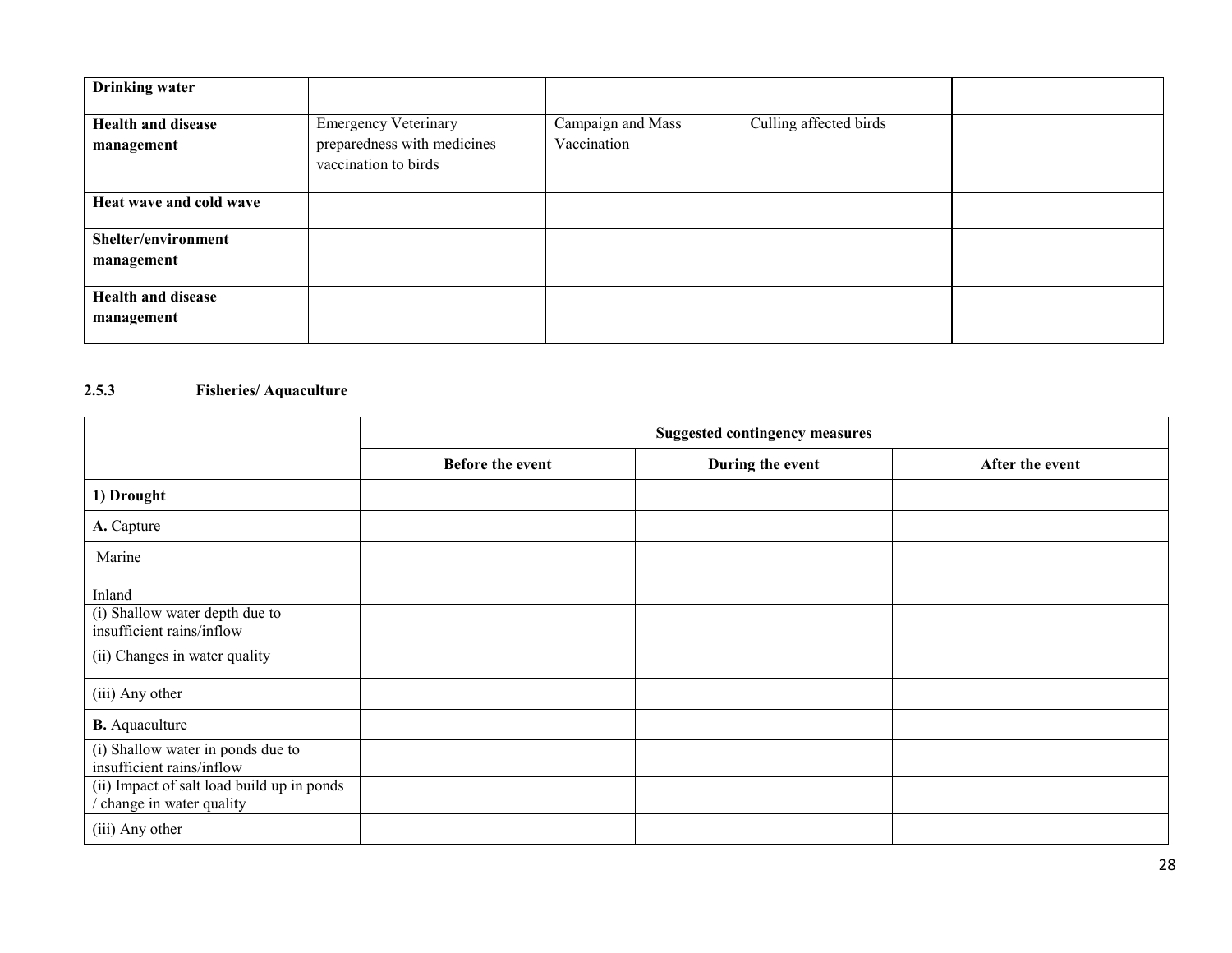| 2) Floods                                                       |  |  |
|-----------------------------------------------------------------|--|--|
| A. Capture                                                      |  |  |
| Marine                                                          |  |  |
| Inland                                                          |  |  |
| (i) No. of boats / nets/damaged                                 |  |  |
| (ii) No.of houses damaged                                       |  |  |
| (iii) Loss of stock                                             |  |  |
| (iv) Changes in water quality                                   |  |  |
| (v) Health and diseases                                         |  |  |
| <b>B.</b> Aquaculture                                           |  |  |
| (i) Inundation with flood water                                 |  |  |
| (ii) Water contamination and changes in<br>water quality        |  |  |
| (iii) Health and diseases                                       |  |  |
| (iv) Loss of stock and inputs (feed,<br>chemicals etc)          |  |  |
| (v) Infrastructure damage (pumps,<br>aerators, huts etc)        |  |  |
| (vi) Any other                                                  |  |  |
| 3. Cyclone / Tsunami                                            |  |  |
| A. Capture                                                      |  |  |
| Marine                                                          |  |  |
| (i) Average compensation paid due to<br>loss of fishermen lives |  |  |
| (ii) Avg. no. of boats / nets/damaged                           |  |  |
| (iii) Avg. no. of houses damaged                                |  |  |
| Inland                                                          |  |  |